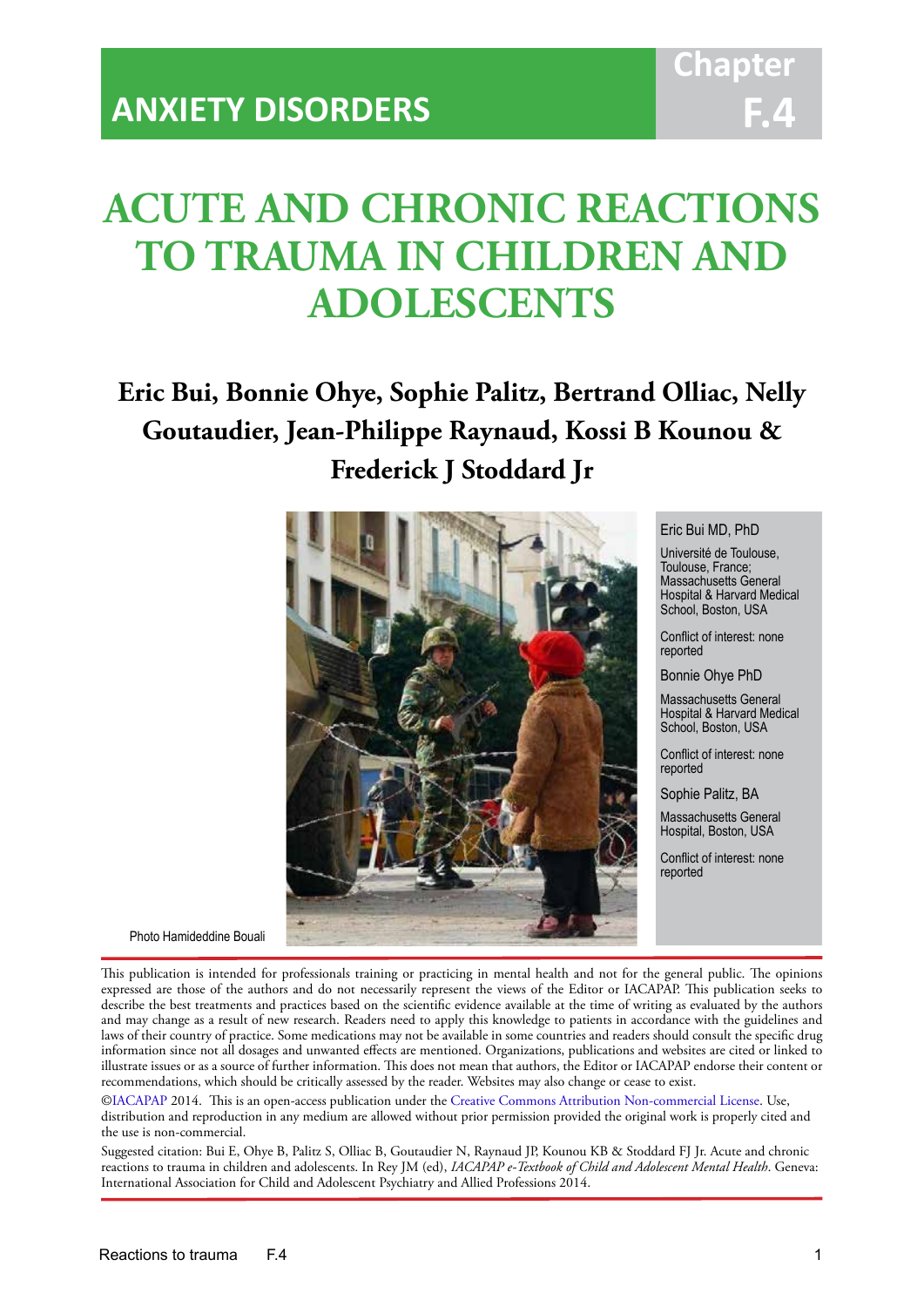Although the past few decades have seen important advances in the understanding and treatment of traumatic stress conditions, psychological stress reactions to trauma have been described from antiquity (Birmes et al, 2010) understanding and treatment of traumatic stress conditions, psychological stress reactions to trauma have been described from antiquity (Birmes et Roman consul Caius Marius (157-86 BC), when presented with a reminder of one of his dreaded enemies, was gripped with an "*overpowering thought of a new war, of fresh struggles, of terrors known by experience to be dreadful*" and "*was prey to nightly terrors and harassing dreams*" (Plutarch, 1920).

Deriving from the Greek *τ*ραῦμα meaning "wound," the word "trauma" has been used for centuries as a medical term to designate "an injury to living tissue caused by an extrinsic agent." Nonetheless, it was not until 1889 when Oppenheim first used the clinical descriptions of "traumatic neuroses" in victims of railroad accidents, that the word also encompassed a psychological meaning.

## **TRAUMATIC EVENTS**

Historically, a traumatic event has commonly been described as presenting three characteristics:

- Sudden and unexpected occurrence
- Association with a threat to life or to physical integrity, and
- Being outside of the normal range of life experiences.

These three features differentiate "trauma" from other distressing events such as medical disease or relationship breakups. Lenore Terr defined two types of psychological trauma:

- Type I, associated with a time-limited single traumatic event (accident, disaster, etc.), and
- Type II, caused by long-standing or repeated exposure to traumatic events (abuse, torture, combat situation, etc.) (Terr, 1991).

The evidence for a Type II trauma category was considered too weak to be included in the fifth edition of the Diagnostic and Statistical Manual of Mental Disorders (DSM-5) (American Psychiatric Association 2013; Resick et al, 2012). While in the fourth edition (DSM-IV) (American Psychiatric Association, 1994) traumatic events were defined as "*events that involve actual or threatened death or serious injury, or a threat to the physical integrity of oneself or others*" that are accompanied by a feeling of "*intense fear, helplessness, or horror,*" DSM-5 dropped the subjective reaction to the trauma required in DSM-IV (criterion A2) because evidence did not support the need for it to make a diagnosis of acute stress disorder (ASD) and posttraumatic stress disorder (PTSD) (Stoddard et al, in press). In the DSM-5 definition, traumatic events include not only direct exposure (i.e., being a victim) and witnessing a traumatic event, but also learning that the traumatic event(s) occurred to a close family member or close friend. The DSM-5 definition also includes *extreme and repeated exposure* to aversive details of the traumatic events (e.g., first responders collecting human remains), but excludes exposure through the media unless it is work related (e.g., police officers repeatedly viewing pictures and recordings of assault).

#### Bertrand Olliac MD, PhD

Centre Hospitalier Esquirol, Limoges, France

Conflict of interest: none reported

Nelly Goutaudier PhD

Université de Toulouse, Toulouse, France

Conflict of interest: none reported

Jean-Philippe Raynaud MD

Université de Toulouse, Toulouse, France

Conflict of interest: none reported

Kossi B Kounou PhD

Université de Toulouse, Toulouse, France & University of Lomé, INSE, Lomé, Togo

Conflict of interest:none reported

Frederick J Stoddard Jr MD

Massachusetts General Hospital & Harvard Medical School, Boston, USA

Conflict of interest: none reported

> Do you have questions? Comments?

Click here to go to the Textbook's Facebook page to share your views about the chapter with other readers, question the authors or editor and make comments.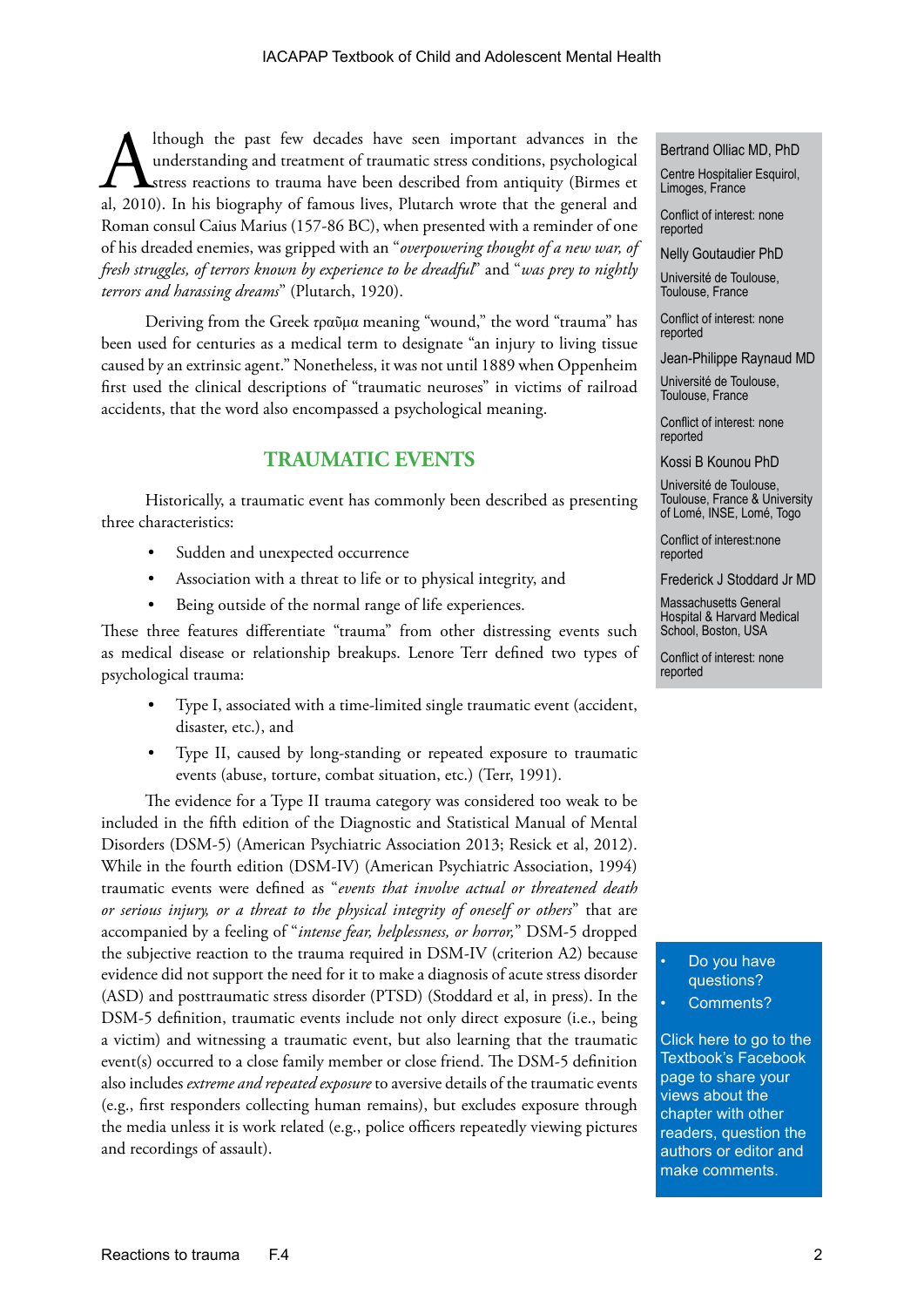In relation to children, an important addition to DSM-5 is the new criterion: "negative alterations in cognitions and mood associated with the traumatic event(s)." The "intrusive", "avoidance", and "arousal" categories of PTSD symptoms are retained (see section on clinical features below and Table F.4.1).

ASD and PTSD are no longer listed under the chapter on anxiety disorders, but as a distinct category: *Trauma and stressor-related disorders* (see Chapter A.9). In addition to ASD and PTSD, this category includes *reactive attachment disorder*, *disinhibited social engagement disorder*, and quite importantly, *adjustment disorder*. Persistent complex bereavement disorder (also known as complicated grief or prolonged grief disorder) has been included in DSM-5 in the section on conditions for further study, but is also listed as a possible diagnosis as "*specified trauma and stressor-related disorders*" (APA, 2013).

The epidemiologic and clinical research data presented in this chapter is limited to studies utilizing DSM-IV or earlier criteria; little research using DSM-5 criteria is currently available.

## **THE SPECTRUM OF REACTIONS TO TRAUMA IN CHILDREN AND ADOLESCENTS**

Exposure to a traumatic event in this age group may lead to the development of various reactions ranging from relatively mild, causing minor disruptions in the child's life, to severe and debilitating consequences. Most children and adolescents exposed to traumatic events will develop some psychological distress, which is generally short lived. In some, however, symptoms do not remit spontaneously and instead become clinically significant, persistent and impairing.

Reactions to trauma exposure are defined according to their timeframe: immediate or peri-traumatic (lasting minutes to hours), ASD (lasting between two days and one month), and PTSD (when symptoms persist for more than one month).

In this chapter we will review the different types of psychopathological reactions specific to trauma. However, children and adolescents may develop other psychiatric conditions after trauma exposure including depression, panic disorder, specific phobias (distinctively related to some aspect of the trauma), as well as behavioral and attentional problems (e.g., oppositional defiant disorder). Among preschoolers, other clinical presentations include developmental problems such as loss of previously mastered skills (regression), as well as the onset of fears not specifically associated with aspects of the trauma. Of significance in DSM-5 is the addition of the developmentally modified PTSD subcategory of *posttraumatic stress disorder for children 6 years and younger*, which differs in important ways from the PTSD criteria for children older than 6 years. Especially significant for the diagnosis of PTSD in children aged 6 years and younger is that instead of the 7 symptoms required in older children and adults, only 3 symptoms are required, one each from the "intrusion", "avoidance or negative cognitions" or "arousal" group of symptoms (see Table F.4.1).



Hermann Oppenheim, a German neurologist, was the first to conceptualize psychological trauma in his 1891 treatise on "traumatic neuroses" (*Weitere Mitteilungen über die traumatischen Neurosen*) based on clinical observations of railway, factory, and construction accident victims.

#### **Regression**

Regression is a defense mechanism common in children. When confronted by stressful events they revert to an earlier or less mature pattern of coping, feeling or behavior.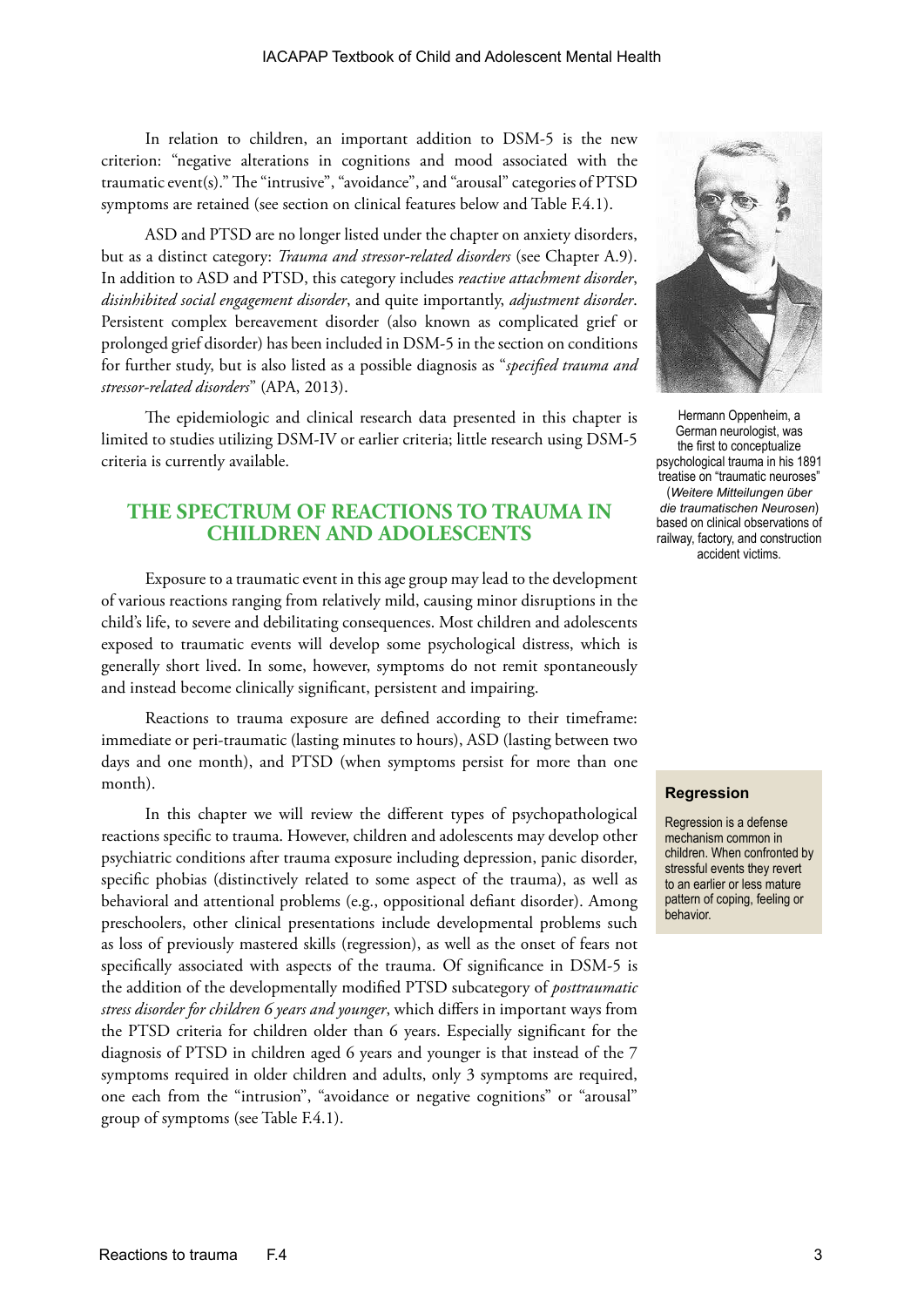## **EPIDEMIOLOGY**

#### **Acute stress disorder (ASD)**

Across studies of trauma-exposed adults, reported prevalence of ASD ranges from 7% to 59% (Bryant et al, 2008; Elklit & Christiansen, 2010) with a mean prevalence of 17.4% (Bryant, 2011). These figures, however, are somewhat lower among children, with reported rates around 8-10% in industrialized countries (Kassam-Adams & Winston, 2004; Bryant et al, 2007; Dalgleish et al, 2008).

#### **Posttraumatic stress disorder (PTSD)**

In the US, between 7% and 10% of individuals may suffer from PTSD in their lifetime, while reported 12-month prevalence among adults is approximately 4% (Kessler et al, 2005a; 2005b). In adults, incidence rate (percentage of new cases) of PTSD following a trauma vary greatly (Breslau et al, 1998), determined by a range of factors such as the type of trauma, trauma severity, previous exposure to trauma, the presence of prior mood or anxiety disorders, and elevated peritraumatic reactions (Brewin et al, 2000; Ozer et al, 2003). Rates of PTSD among child and adolescent survivors of disasters vary widely depending on the studied population and the measures used to assess diagnosis, with rates ranging from 1% to 60% (Wang et al, 2013).

While prior data found that as many as 36% of children and adolescents exposed to a range of traumatic events were diagnosed with PTSD (Fletcher, 1996c), a recent meta-analysis reported that the rate of PTSD among children after trauma exposure is approximately 16% (Alisic et al, in press). A large epidemiological survey in the US found a lifetime prevalence rate for PTSD of 4.7% among adolescents (McLaughlin et al, 2013), with higher rates among females (7.3%) than males (2.2%).

#### **Course and impact**

It has been shown that PTSD symptoms in adults improve mostly during the first 12 months following the traumatic event (Bui et al, 2010b), however data suggest that the course of PTSD without treatment is largely a chronic one individuals may experience significant levels of symptoms and impairment even decades later (e.g., O'Toole et al, 2009).

Similarly, data suggest that among pre-school children, the course of PTSD may be chronic, with limited improvement over the two years following the traumatic event (Scheeringa et al, 2004; 2005; 2006). Data among schoolage children, however, are mixed with some reporting no long term impact of a disaster on PTSD rates (McFarlane & Van Hooff, 2009) and others reporting elevated rates (Morgan et al, 2003). Finally, the scarce data in adolescents also points to a possible chronicity of PTSD symptoms in this population (Yule et al, 2000).

### **Risk factors**

A meta-analysis of 64 studies assessing risk factors for PTSD among children and adolescents aged 6 to 18 (Trickey et al, 2012) revealed that factors relating to



Click on the picture to view a short video describing PTSD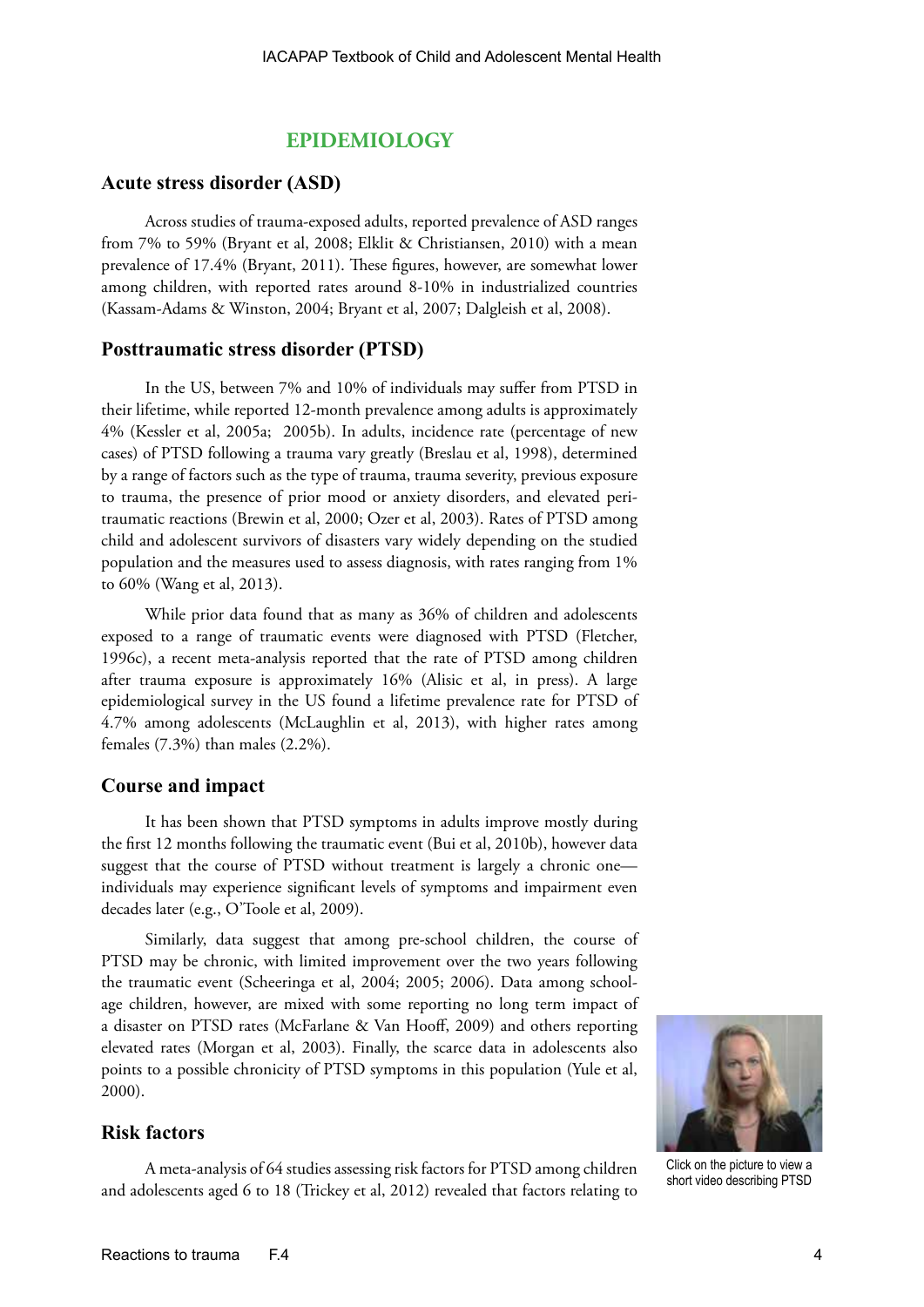

IACAPAP's Dr Yoshiro Ono, Japanese Child Psychiatrist providing help in the aftermath of the earthquake and tsunami that devastated Northern Japan on March 11, 2011

the subjective experience of the event (including peri-trauma fear and perceived lifethreat) and post-trauma variables (including low social support, social withdrawal, psychiatric comorbidity, poor family functioning, and the use of certain cognitive strategies such as distraction and thought suppression) accounted for medium-tolarge effect sizes in the prediction of PTSD, while pre-trauma factors (including female gender, low intelligence, low socioeconomic status, pre-trauma life events, pre-trauma low self-esteem, pre-trauma psychological problems in the youth and parents) accounted for only small-to-medium effect sizes.

## **CLINICAL FEATURES**

## **Peritraumatic reactions**

When confronted with a traumatic event, children and adolescents often show immediate psychological responses. Reactions experienced during and immediately after trauma are called peritraumatic and have been identified as robust predictors of the development of PTSD in adults (Brewin et al, 2000; Ozer et al, 2003). Two types of peritraumatic reactions have been described: peritraumatic distress and peritraumatic dissociation.

*Peritraumatic distress* was introduced as a measure of the intensity of DSM-IV PTSD (Brunet et al, 2001), and indexes emotional (e.g., fear, horror) and physical (e.g., loss of bowel control) reactions experienced during or immediately after exposure to a traumatic event. Peritraumatic distress can be measured with the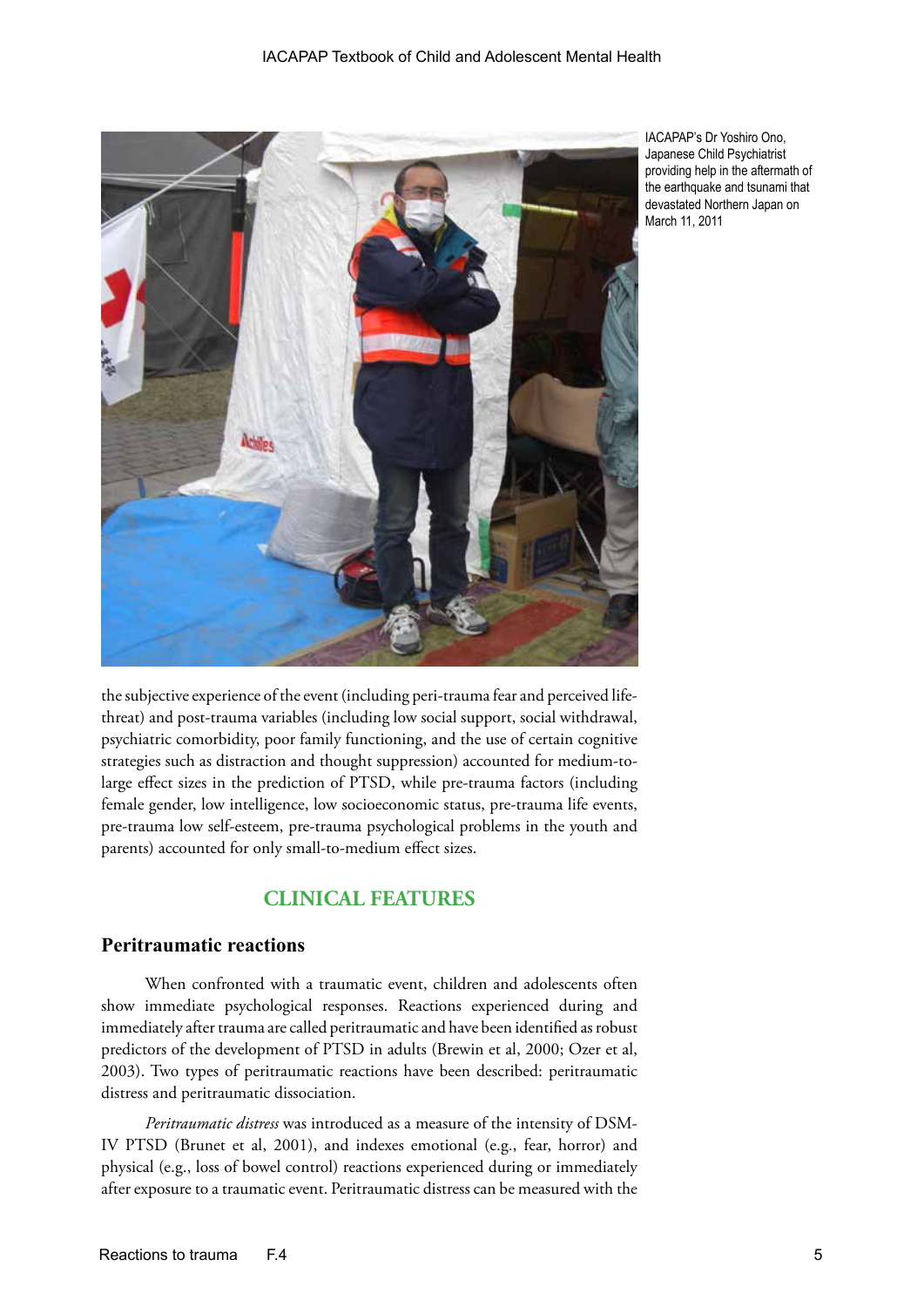13-item *Peritraumatic Distress Inventory* (PDI) (Brunet et al, 2001) that evaluates feelings of helplessness, sadness, guilt, shame, frustration, fright, horror, passing out, worry for others, loss of bowel and bladder control, physical reactions, and thoughts of dying (Appendix F.4.1).

*Peritraumatic dissociation* refers to alterations in the experience of time, place and persons during or immediately after exposure to trauma (Marmar et al, 1994) and is assessed by the 10-item *Peritraumatic Dissociative Experiences Questionnaire* (PDEQ). The PDEQ includes items measuring blanking out, a feeling that one is on autopilot, time distortion ("slow motion"), depersonalization (feeling of watching oneself act while having no control over the situation), derealization (a feeling of strangeness and unreality of the external world), confusion, amnesia, and reduced awareness (Appendix F.4.2).

Both the PDI and the PDEQ have been validated in children (Bui et al, 2011), and both peritraumatic distress and dissociation have been shown to be associated with the development of PTSD symptoms in children (Bui et al, 2010a).

## **Acute stress reaction (ICD-10)/Acute stress disorder (DSM-5)**

Early psychological reactions to trauma exposure are described under the label "acute stress reaction" (ASR) in the  $10<sup>th</sup>$  edition of the International Classification of Diseases (ICD-10) (World Health Organization, 1992), and under "acute stress disorder" (ASD) in DSM-5. While both ASR and ASD descriptions are similar, they differ slightly on their timeframe (onset two days post-trauma exposure for ASR, three days for ASD). We focus on ASD as research and evidence-based recommendations have been mostly conducted using DSM criteria.

ASD was introduced in DSM-IV in order to differentiate short-lived distressing and impairing reactions to trauma from PTSD (Koopman et al, 1995), as well as to identify individuals at risk for PTSD one month later (Spiegel et al, 1996). In DSM-5, a diagnosis of ASD requires exposure to a traumatic event (i.e., exposure to death or threatened death, actual or threatened serious injury, or actual or threatened sexual violation) and the main diagnostic criterion requires meeting 9 of 14 symptoms (in any particular cluster), including symptoms of *intrusion* (i.e., recurrent distressing dreams, recurrent distressing memories of the trauma, intense or prolonged distress upon exposure to reminders, and physiological reactions to reminders); *dissociative symptoms* (i.e., derealization, emotional numbing and inability to remember an aspect of the trauma (typically dissociative amnesia)); *avoidance symptoms* (i.e., avoidance of internal or external reminders that arouse recollections of the traumatic event(s)); and *arousal symptoms* (i.e., irritable or aggressive behavior, exaggerated startle response, sleep disturbance, hypervigilance, and problems with concentration). The duration of the symptoms may run from three days to four weeks after trauma exposure, with clinically significant distress or impairment (see Table F.4.1).

### **Posttraumatic stress disorder (PTSD)**

The diagnosis of PTSD, initially reserved for adults, was extended to youth in 1987 with DSM-III. In DSM-IV, diagnostic criteria for PTSD for children and adolescents are identical to those used for adults with a few caveats. There has

#### **Peritraumatic reactions in an 11 year old child**

Alan is an 11-year old boy who lives with his parents and one-year-old sister. One night, while his parents were arguing in front of him, his father stabbed his mother in the abdomen. His mother was taken to hospital and Alan, who came with her, was seen by the psychiatrist on call.

Alan told her what he had witnessed and said that during the fight, he had felt very frightened and that his heart was pounding. He remembered feeling as if he should do something to help his mother, but did not know how to help, and felt he couldn't move his legs. He also said that what had happened seemed unreal, almost as if he were in a movie. He told the psychiatrist that when he thought of the scene again, it seemed slowed down and out of focus. He remembered that he had screamed very loudly when his mother was injured, but could not remember anything after that.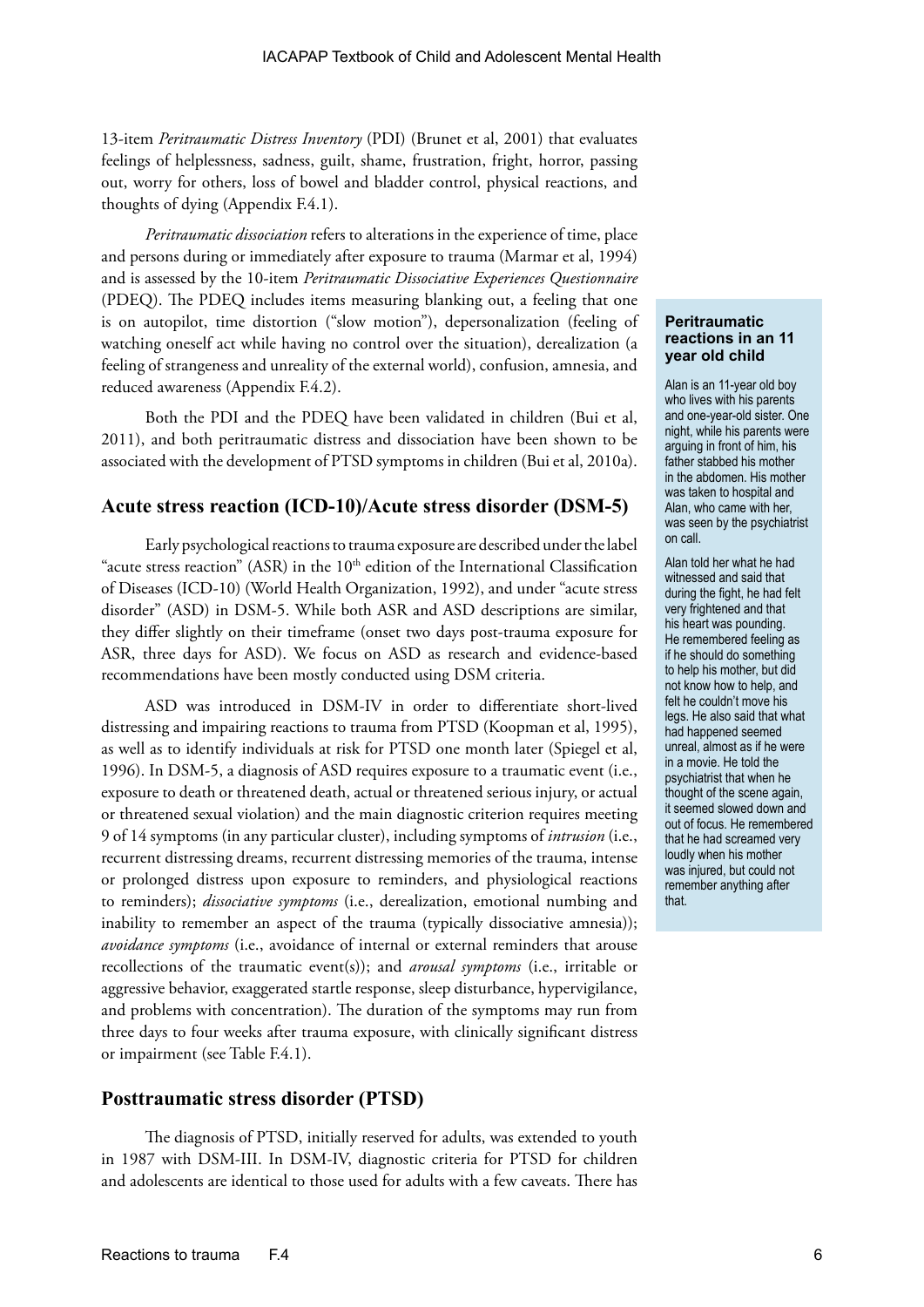been intense scientific debate over the use of adult DSM-IV criteria for PTSD in children and recent data suggest that youth might require fewer criteria based on functional impairment associated with PTSD symptoms, and may have somewhat different expressions of distress, especially in those who are very young (Scheeringa et al, 2003).

In DSM-5, the diagnosis of PTSD includes the same exposure criteria as ASD (i.e., exposure to death or threatened death, actual or threatened serious injury, or actual or threatened sexual violation). In addition, the adult and adolescent PTSD diagnosis requires:

- O*ne symptom of intrusion* (criterion B) including recurrent distressing dreams, recurrent distressing memories of the trauma, dissociative reactions (e.g., flashbacks), or intense psychological or physiological reactivity to reminders of the trauma;
- *• Persistent avoidance of internal or external stimuli* associated with the trauma (criterion C);
- *• Two symptoms of negative alterations in cognitions and mood* associated with the trauma (criterion D) including persistent, distorted blame of self or others, persistent negative emotional state (e.g., fear, horror, anger, shame or guilt), diminished interest or participation in significant activities, detachment or estrangement from others, or persistent inability to experience positive emotions (e.g., emotional numbing); and
- *• Two symptoms of alterations in arousal and reactivity* (criterion E), including irritability or aggressive behavior, reckless or self-destructive behavior, hypervigilance, exaggerated startle, problems with concentration, or sleep disturbance.

The diagnosis also requires symptoms to last more than one month, to be associated with clinically significant distress or impairment, and not to be associated with the effects of a substance or medical condition. In addition, DSM-5 includes a subtype of PTSD for preschool children aged six or younger that highlights significant differences including the still developing abstract cognitive

#### **Relationship of ASD with PTSD**

ASD was introduced to identify individuals at risk for PTSD. So far, the literature has reported that ASD symptoms significantly increase the likelihood of developing PTSD (McKibben et al, 2008; Bui et al, 2010b; Yasan et al, 2009). However, according to recent empirical data among adults, while the positive predictive power of ASD was reasonable, its sensitivity (proportion of people meeting ASD criteria who eventually develop PTSD) was poor (20-72%), suggesting that most trauma survivors who subsequently develop PTSD do not meet full criteria for ASD (Bryant, 2011).

In line with this, a large study of child and adolescent survivors of motor vehicle accidents failed to show that dissociation symptoms independently predicted subsequent PTSD (Dalgleish et al, 2008).

ASD is therefore to be considered as a clinical entity that captures a significant level of distress and impairment, may help identify youth who might require clinical attention, and may be indicative of a possible subsequent PTSD.



Participants in the 1st Steering Committee Meeting, Jakarta September 19, 2012 of the Asian Partnership to Support Mental Resilience During Crises.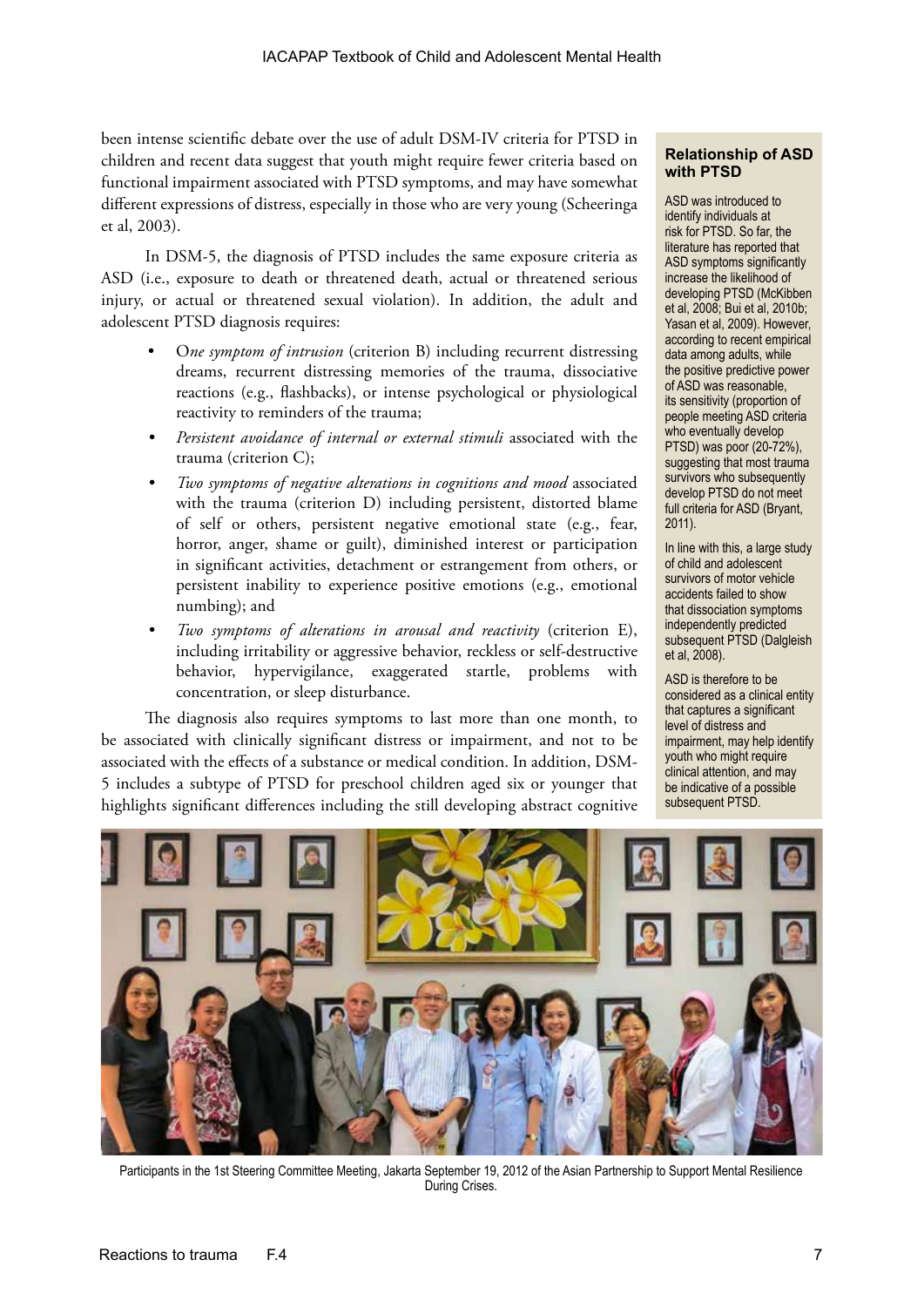and verbal expression capacities (Scheeringa et al, 2011a; Scheeringa et al, 2001b). Three main modifications are made for this subtype:

- Changes in the re-experiencing symptoms include rewording the criterion B1 (i.e., recurrent and intrusive distressing recollections of the event) which does not require the recollections to be distressing, as a number of traumatized children feel either neutral or excited by the recollection.
- With regard to avoidance symptoms and negative alterations in cognitions and mood, the criteria for preschool children only requires one symptom from these two clusters to be met, as it is usually difficult in this population to identify certain symptoms including "restricted range of affect" and "detachment from loved ones." In addition, two symptoms were removed as they were not developmentally sensitive: "sense of a foreshortened future" and "inability to recall an important aspect of the event." Finally, in this cluster, two symptoms were reworded to improve validity among preschool children: diminished interest in activities may take the form of constricted play, while feelings of detachment may manifest as social withdrawal.
- With regards to hyperarousal, only one small change of wording was made with "irritability or outbursts of anger" being modified to include "extreme temper tantrums." (Table F.4.1)

## **Differential Diagnosis**

Table F.4.1 summarizes the symptoms used for the diagnosis of ASD and PTSD according to DSM-5. PTSD shares symptoms with numerous other conditions, such substance intoxication, which should be ruled out as the cause or should be excluded from a PTSD diagnosis. Also, PTSD can present concurrently with mood and anxiety symptoms, and the presence of mood and anxiety disorders should be ascertained. The main differential diagnoses to be considered are:

- Adjustment disorder
- ASD
- Anxiety disorder
- OCD
- Major depression
- Dissociative disorders
- Conversion disorder
- **Psychosis**
- Substance intoxication
- Traumatic brain injury.

In contrast with PTSD, which requires symptoms to be present for at least one month after trauma exposure, ASD is diagnosed during the first month. In addition, PTSD diagnosis requires the presence of at least six symptoms from four clusters (re-experiencing, avoidance, persistent negative alterations in cognitions and mood, and hyperarousal), while ASD diagnosis requires only the presence of nine out of 14 symptoms (see Table F.4.1).

#### **Posttraumatic stress disorder in a 6-year old child**

Dolores, a 6-year-old girl, was admitted to hospital with a 40% burn from a house fire in which a younger sibling died. Her mother is at the bedside, her father has been absent for several years. She has a history of early deprivation due to homelessness and is in the 1st grade at school.

Dolores was in her bedroom when she started smelling smoke and saw the door catch fire. She remembered she was very frightened, wet herself, and screamed loudly. She could not remember anything else after that.

She was initially sedated after the grafting of her burn wounds. When she was weaned from IV morphine and midazolam she became tearful and screamed when her mother was absent for short periods. She also appeared anxious whenever nurses in uniform entered the room fearing they would hurt her. She developed insomnia as well as nightmares in which she re-experienced the fire, including episodes of sleep terror. She became upset when her mother did not stay with her even at night. The mother reported that Dolores had changed since the fire; she was no longer interested in playing with dolls, was withdrawn, edgy, and often displayed angry outbursts.

She began to improve when given control over some of her dressing changes, and with careful attention to encouraging her mastery of her fear and pain related to burn dressings, as well as adequate, though reduced, analgesia.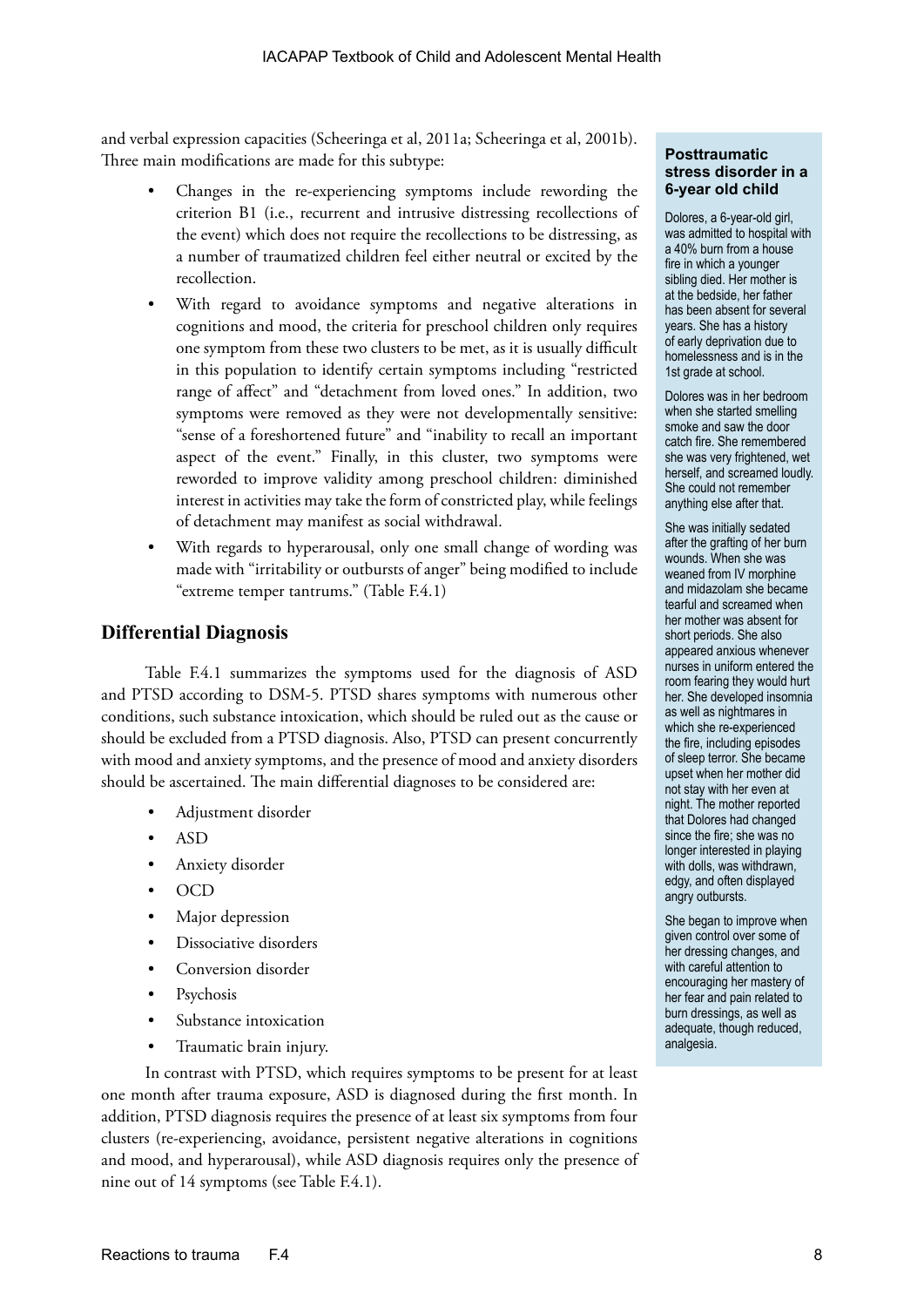

Iranian soldier during Iran-Iraq War.

Similar to PTSD and ASD, adjustment disorders require exposure to a stressful event, which results in clinically significant distress or impairment. However, in adjustment disorders, the stressor does not need to be "traumatic" (i.e., as severe as for ASD or PTSD). FFurther, adjustment disorder does not specify required symptoms and the patient's condition should not be explained by another disorder.

Although exposure to a traumatic event may precipitate the onset of a range of mood or anxiety disorders, these diagnoses are not as tightly conditioned by the traumatic event as is the case with ASD and PTSD. While ASD and PTSD share with anxiety disorders (including panic, general anxiety and social anxiety disorders) symptoms of hyperarousal and avoidance, the clinical presentation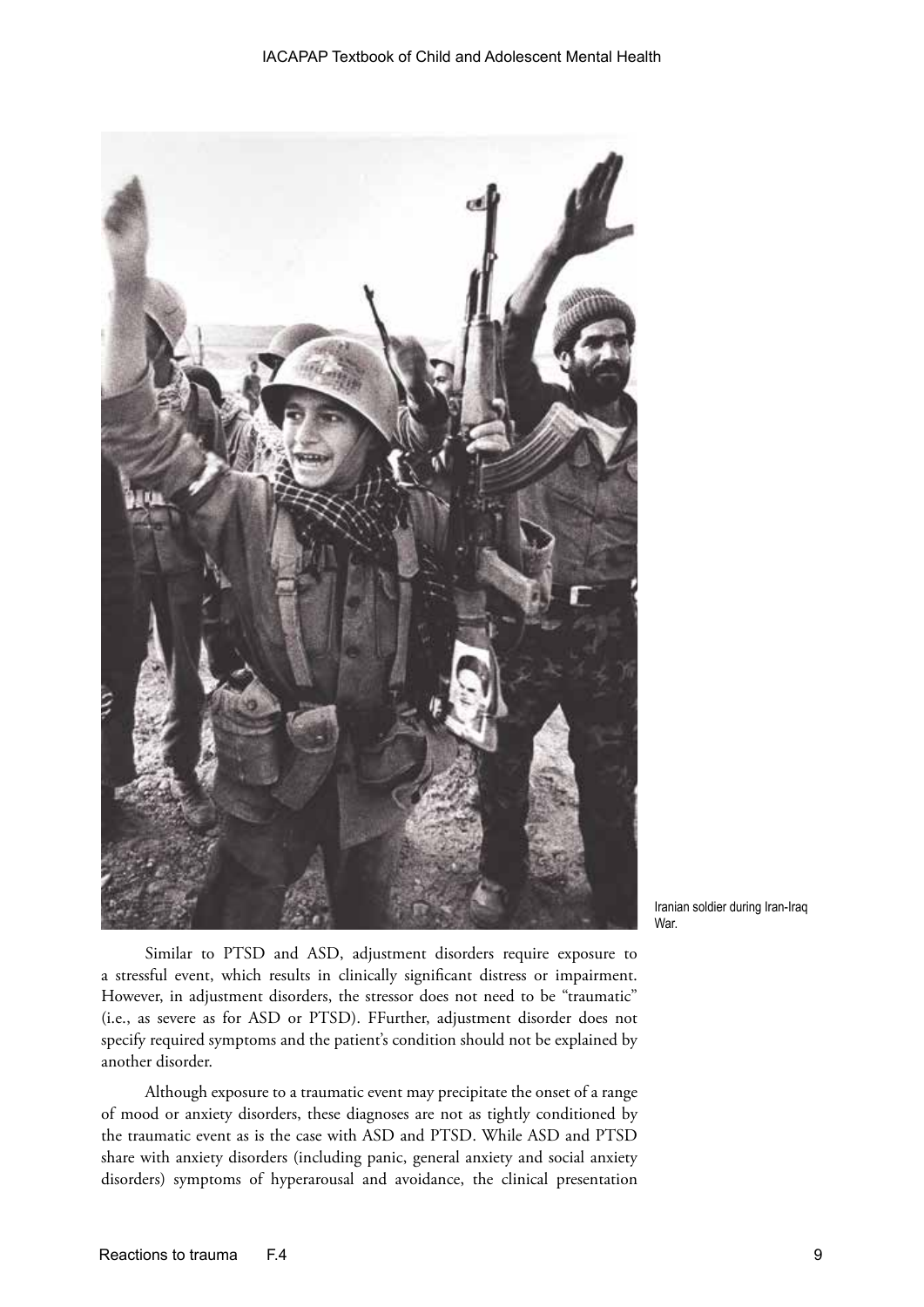| Table F.4.1                      | Comparison of symptoms used for the diagnosis of ASD, PTSD, and PTSD in children <6 years according to DSM-5. |            |             |                                               |
|----------------------------------|---------------------------------------------------------------------------------------------------------------|------------|-------------|-----------------------------------------------|
| <b>NOTAMN/S</b><br><b>GROUP</b>  | <b>SYMPTOM DESCRIPTION</b>                                                                                    | <b>ASD</b> | <b>PTSD</b> | <b>PTSD</b> in children<br>$\leq 6$ years     |
|                                  | Experienced the traumatic event directly                                                                      | ↘          | ↘           | ↘                                             |
|                                  | Witnessed a traumatic event occurring to others<br>$\bullet$                                                  | ↘          | ↘           | ↘                                             |
| traumatic event<br>Exposure to a | Finding out family or close friend have experienced a traumatic event<br>$\bullet$                            | ↘          | ↘           | [parent or caregiver]                         |
|                                  | Repeated or extreme exposure to upsetting details of a traumatic event                                        | $\searrow$ | ↘           |                                               |
|                                  | Recurrent intrusive memories of event<br>$\bullet$                                                            | ↘          | ↘           | [e.g., in play]                               |
|                                  | Recurrent nightmares related to the event<br>$\bullet$                                                        | ↘          | ↘           | ↘                                             |
| symptoms<br>Intrusion            | Flashbacks or other dissociative reactions<br>$\bullet$                                                       | ↘          | ↘           | [e.g., re-enacting the<br>event in play]<br>↘ |
|                                  | Distress brought about by internal or external cues related to the event                                      | ↘          | ↘           | ↘                                             |
|                                  | Marked physiological reactions to internal or external cues<br>$\bullet$                                      |            | ↘           | ↘                                             |
|                                  | or feelings associated with event<br>Of distressing memories<br>٠                                             | ↘          | ↘           | ↘                                             |
| Avoidance                        | the event such as related people, places or<br>Of external reminders of<br>situations                         | ↘          | ↘           | ↘                                             |
|                                  | Not able to remember aspects of event                                                                         |            | ↘           |                                               |
|                                  | Negative perception of the world, oneself, or others                                                          |            | ↘           |                                               |
|                                  | Distorted impressions about the cause or effects of event                                                     |            | ↘           |                                               |
| Negative mood<br>& cognition     | Persistent negative emotions such as horror, anger, or shame                                                  |            | ↘           | ↘                                             |
| symptoms                         | Distinctly reduced interest in everyday activities or pastimes<br>$\bullet$                                   |            | ↘           | ↘                                             |
|                                  | Feelings of detachment                                                                                        |            |             | [e.g., social withdrawal]                     |
|                                  | Inability to experience positive emotions                                                                     |            | ↘           |                                               |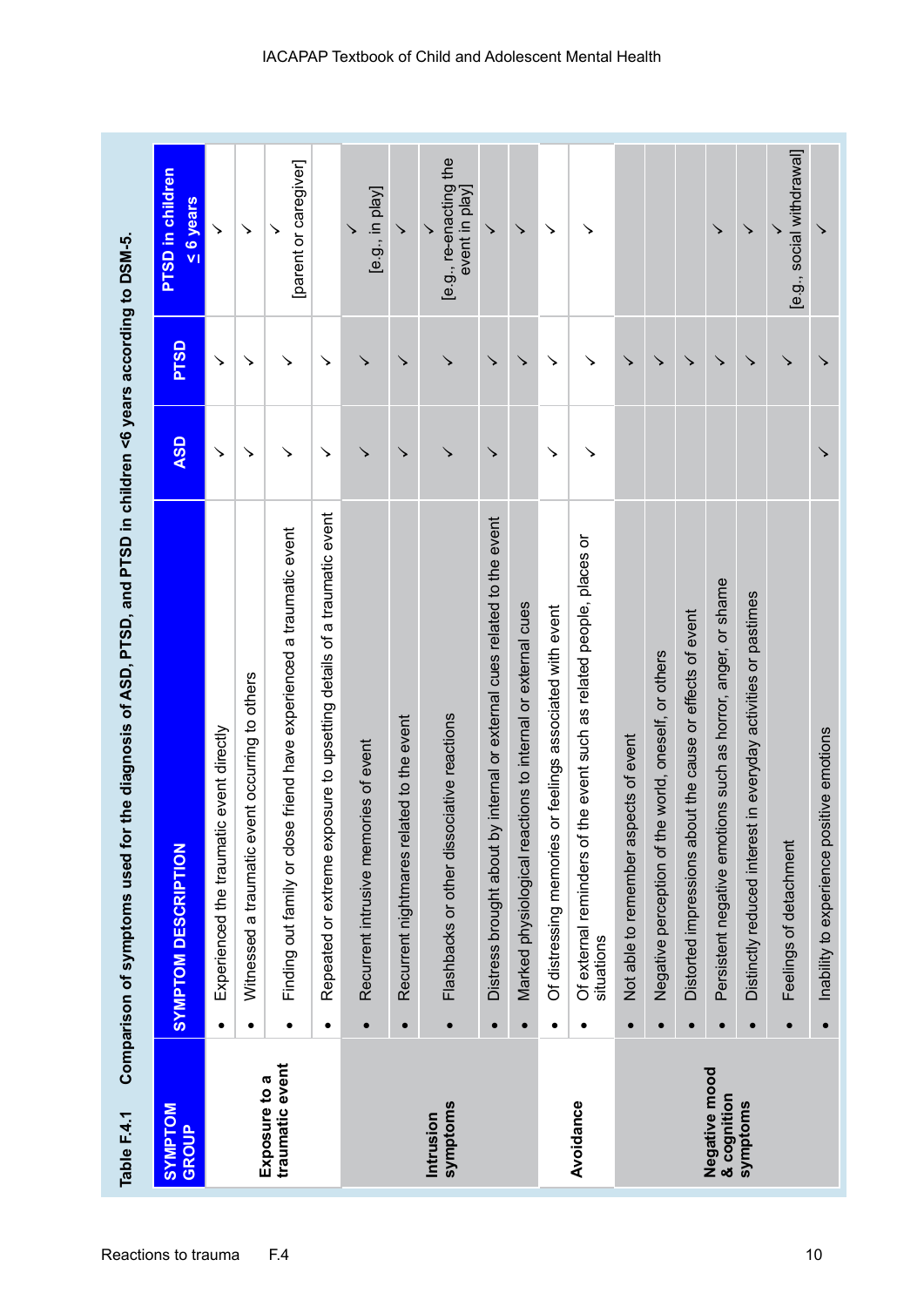|                           |           | Table F.4.1 (Continuation) Comparison of symptoms used for the diagnosis of ASD, PTSD, and PTSD in children <6 years according to DSM-5. |                         |                                                                                                                |                                                                             |
|---------------------------|-----------|------------------------------------------------------------------------------------------------------------------------------------------|-------------------------|----------------------------------------------------------------------------------------------------------------|-----------------------------------------------------------------------------|
| <b>NOLUMAS</b><br>GROUP   |           | <b>SYMPTOM DESCRIPTION</b>                                                                                                               | <b>ASD</b>              | <b>PTSD</b>                                                                                                    | <b>PTSD</b> in children<br>$\leq 6$ years                                   |
|                           | $\bullet$ | of anger<br>Irritability and outbursts                                                                                                   |                         |                                                                                                                | [e.g., extreme temper<br>tantrums]                                          |
| Arousal                   | $\bullet$ | Recklessness or self-destructiveness                                                                                                     |                         | ↘                                                                                                              |                                                                             |
| symptoms                  |           | Hypervigilance                                                                                                                           |                         | ↘                                                                                                              |                                                                             |
|                           |           | Exaggerated startle response                                                                                                             | ↘                       | ↘                                                                                                              |                                                                             |
|                           |           | Difficulty concentrating                                                                                                                 | ↘                       | ↘                                                                                                              | ↘                                                                           |
|                           | $\bullet$ | Problems with sleep                                                                                                                      | ↘                       | ↘                                                                                                              |                                                                             |
| <b>Dissociation</b>       | $\bullet$ | Depersonalisation                                                                                                                        |                         |                                                                                                                |                                                                             |
| symptoms                  | $\bullet$ | Derealisation                                                                                                                            | ↘                       |                                                                                                                |                                                                             |
| Requirement for diagnosis |           |                                                                                                                                          | 9 out of 14<br>symptoms | avoidance<br>1 intrusion<br>cognitions<br>$+2$ mood/<br>Trauma +<br>arousal<br>$\frac{1}{2}$<br>$\overline{+}$ | $Trauma + 1$ intrusion<br>mood/cognitions + 2<br>+1 avoidance or<br>arousal |
|                           |           | Duration of symptoms after trauma exposure                                                                                               | 3 days to 1<br>month    | $>1$ month                                                                                                     | >1 month                                                                    |
|                           |           |                                                                                                                                          |                         |                                                                                                                |                                                                             |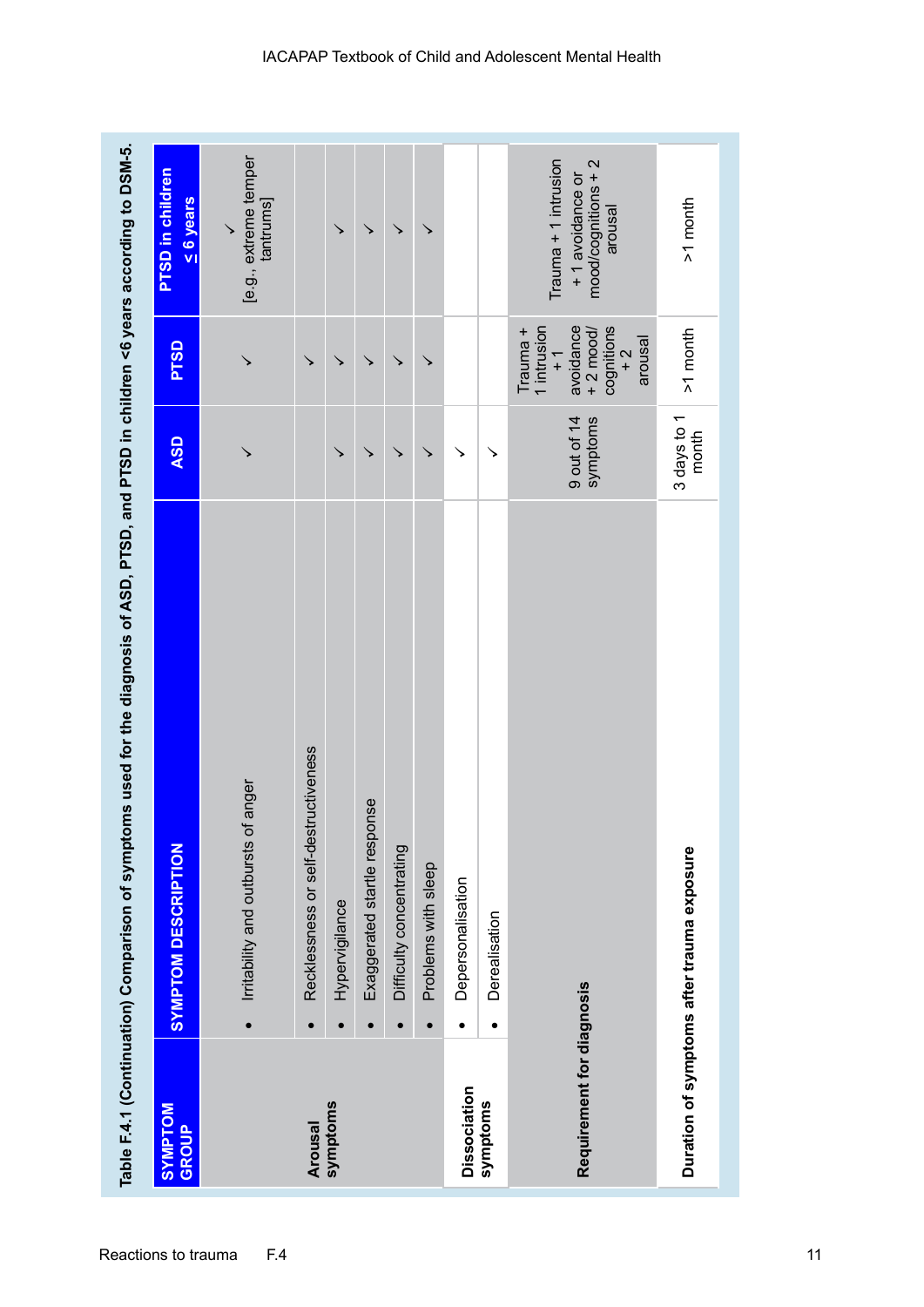#### **Assessement and treatment of refugee children and adolescents exposed to war-related trauma**

Child and adolescent refugees who have fled war zones have been frequently exposed to multiple trauma (including witnessing someone being injured, killed or tortured), as well as multiple losses (Rutter, 2003). Although they are often resilient, many experience PTSD as well as other mental health problems, including depression, anxiety and complicated or prolonged grief. Refugee-processing practices, life in refugee camps, and the response of receiving countries, particularly if their entry is illegal, further compound these problems. There seems to be a dose-effect relationship between cumulative trauma and symptoms of emotional distress in refugee children and adolescents exposed to war (Heptinstall et al, 2004; Mollica et al, 1997). Unaccompanied asylum-seeking children (i.e., individuals under 18 separated from both parents and not cared for by a responsible adult) display higher psychological distress than those who are accompanied (Mckelvey & Webb, 1995).

Issues of loss are particularly important among these children because of the social isolation in the host country. Challenges in assessing the impact of trauma among child and adolescent refugees exposed to war include working with interpreters, medico-legal report writing, vicarious trauma exposure (among health care providers), and cross-cultural variations in clinical presentations (Ehntholt & Yule, 2006). Among adults, it has been consistently shown that trauma-related distress can manifest by culturally bound symptoms. For example, in Asian and Southeast Asian cultures, traumatized individuals often fear dysregulation of a "wind flow" in their body. It has thus been found that such culture-bound syndromes as well as somatic complaints were prominent aspects of the experience of PTSD among traumatized Cambodian refugees, which were much more salient than many of the traditional PTSD symptoms (Hinton et al, 2013). Clinicians should therefore not only consider DSM or ICD criteria as relevant.

Although evidence-based treatment approaches including CBT adapted to culture-bound syndromes, eye movement desensitization and reprocessing (EMDR) and narrative exposure therapy are useful to alleviate PTSD symptoms among young refugees, a holistic approach is usually also necessary (Papadopoulos, 1999). Because they are under important social and material stress, young refugees frequently need to discuss current practical difficulties rather than past experiences. Finally, they may also wish to focus on the future rather than reflect on the past, and such a focus should not be discouraged (Beiser & Hyman, 1997).



A freezer truck containing fish is left leaning against a tree in the front yard of a destroyed residence after Hurricane Katrina in Plaquemines Parish, Louisiana, US. FEMA photo/Andrea Booher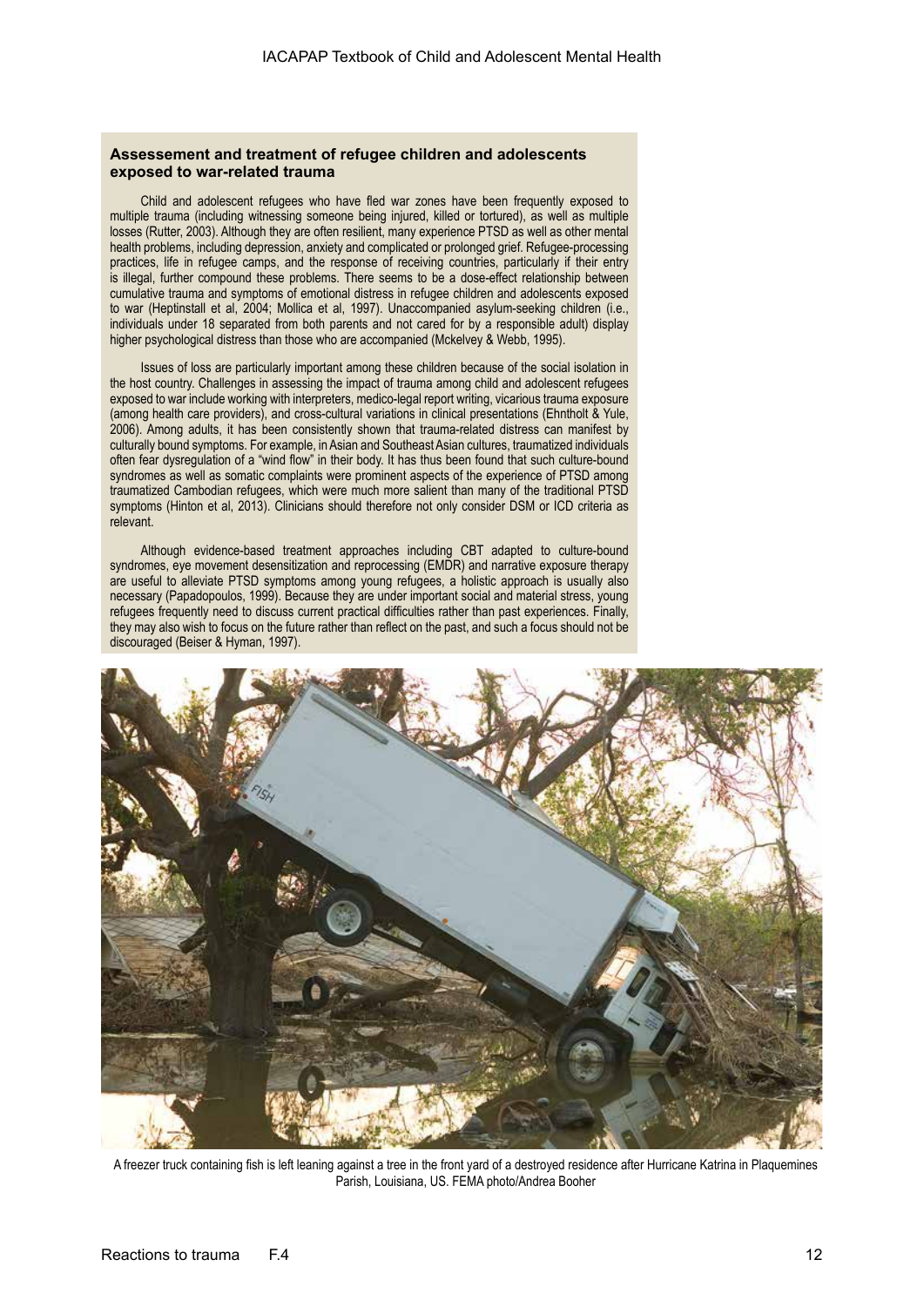of ASD and PTSD includes both a focus around a traumatic event and reexperiencing emotions and images of the trauma. A major depressive episode triggered by a stressful experience may include concentration difficulties, insomnia, social withdrawal or detachment similar to those found in PTSD; however the clinical presentation of depression will lack re-experiencing the trauma or related avoidance.

## **DIAGNOSIS**

#### **Conducting the interview**

Evaluation of young persons with possible PTSD should generally begin with open-ended questions to elicit a narrative account of the trauma. For younger children this will often be in a play context, including drawings; for adolescents, in their own words with minimal input from the interviewer. While in adults this non-directive segment may be useful to minimize the risk of making an incorrect PTSD diagnosis in malingering individuals who want to achieve some gain (e.g., compensation), it can be helpful in young children also; it has been reported that children's reports of exposure to trauma and symptoms may be influenced by the way questions are asked (Bruck & Ceci, 1999). In particular, this is important in the context of potential sexual or physical abuse, with significant legal implications. Thus, it is recommended when assessing possible sexual or physical abuse, to use open-ended questions, avoid suggesting answers, and avoid even asking the same question twice as children might change their answer believing they have answered incorrectly the first time. Videotaping interviews is often advised in cases of possible child abuse testimony for the clinician to show that questions were non-directive.

Children and adolescents are usually dependent on their parents to access clinical care. It is therefore important to engage and maintain a therapeutic alliance with caregivers. If caregivers are not aware the child has been exposed to trauma, they are unlikely to present the child for evaluation. Guidelines from the American Academy of Child and Adolescent Psychiatry (AACAP) have recommended that "*Even if trauma is not the reason for referral, clinicians should routinely ask children about exposure to commonly experienced traumatic events (…), and if such exposure is endorsed, the child should be screened for the presence of PTSD symptoms*" (Cohen et al, 2010).

As is the case for other mental disorders, children and adolescents' posttraumatic symptoms influence and are influenced by the family and immediate environment. Assessment of posttraumatic symptoms in this age group should therefore include an assessment of their family (or environment). This is particularly important as other family members may have been exposed to the same traumatic event and may also be suffering from posttraumatic symptoms.

Finally, parents have been consistently found to under-report their children's traumatic experiences and posttraumatic symptoms (Meiser-Stedman et al, 2007; Dyb et al, 2003; Shemesh et al, 2005) particularly among younger children (Dyb et al, 2003). It is therefore not only important but also necessary to directly assess children's symptoms and behaviors and not to rely solely on parental reports of symptoms.

#### **AMERICAN ACADEMY OF** CHILD GADOLESCENT **PSYCHIATRY**  $0.86$

Click on the image to access the American Academy of Child & Adolescent Psychiatry's practice parameter for the assessment and treatment of children and adolescents with posttraumatic stress disorder.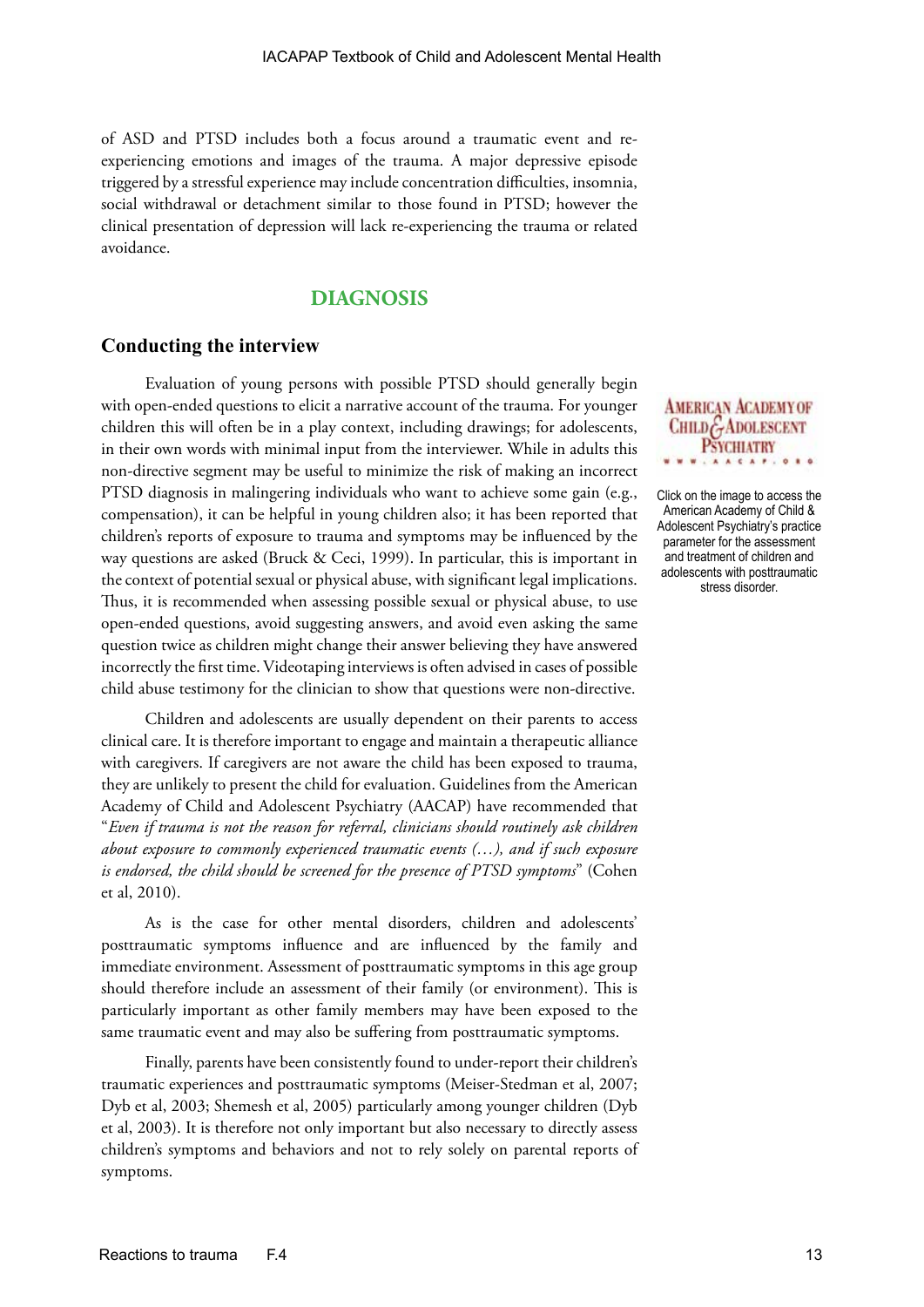#### **Maternal postpartum, PTSD and developmental issues**

Research has shown that childbirth is a stressful event that may lead to negative psychological responses and psychiatric disorders including postpartum depression (Robertson et al, 2004). A growing body of research has focused on PTSD related to childbirth. Reported rates of childbirth-related PTSD vary from 2.8% to 5.6% at six weeks postpartum (Creedy et al, 2000; Goutaudier et al, 2012). When considering sub-threshold PTSD, rates as high as 30% have been reported at 4–8 weeks postpartum (van Son et al, 2005). Further, a stressful delivery, such as preterm birth, significantly increases the likelihood of developing PTSD (Jotzo & Poets, 2005). However, prevalence rates may not be reliable as most studies in the perinatal field used self-report measures to diagnose PTSD when a valid diagnosis cannot be made based solely on scale scores. Furthermore, as some studies use a cut-off score on a self-report questionnaire to make a diagnosis and do not confirm exposure to trauma (unless childbirth by itself is considered a "traumatic event" as required for PTSD), it is likely that some cases might be misdiagnosed as postpartum PTSD when in fact suffering from other disorders such as postpartum depression. It is also important to note that higher rates of postpartum PTSD have been found in at risk samples (e.g., women with gynecological problems or a history of psychiatric disorder).

Nevertheless, childbirth-related PTSD is a potentially important problem as symptoms might negatively impact the mother–infant relationship (Ballard et al, 1995), infants' development, and their future mental health (Pierrehumbert et al, 2003). In particular, PTSD following childbirth has been found to be associated with attachment disorders. For example, symptoms of avoidance may lead mothers not to bond with the infant, while hypervigilance may result in an over-anxious or over-protective attachment (Bailham & Joseph, 2003). Postpartum PTSD symptoms are also associated with less sensitive parenting and greater worries about intimacy with the baby (Schechter et al, 2004). Children of depressed mothers have been found to be at risk for developing behavioral disturbance, and social and achievement deficits (Anderson & Hammen, 1993). Several authors have hypothesized that there may be a similar link between maternal postpartum PTSD and the infant's social and behavioral development (e.g., Bailham & Joseph, 2003). Finally, postpartum PTSD symptoms may also have a negative impact on the infant's cognitive development (Parfitt et al, 2013). Systematic assessment of the psychological impact of delivery on mothers may help identify those at increased risk for significant PTSD symptoms and problematic parenting. Further, since fathers do not usually experience childbirth as traumatizing, psychotherapeutic approaches involving the father in the postpartum might be helpful in dealing with postpartum maternal PTSD symptoms.



Click on the image to access the Health Care Toolbox website that has information about how to provide trauma-informed care.

#### **Assessment tools**

A number of assessment instruments are available to assist in the evaluation of ASD and PTSD in children and adolescents (Hawkins & Radcliffe, 2006; March et al, 2012), however some have the limitation of having been adapted from adult measures. Measures based on DSM-5 criteria are not yet available. A detailed review of these instruments is beyond the scope of this chapter. Table F.4.2 summarizes some of the more commonly used measures, whether they are freely available and where they can be found.

The most widely used instrument is the clinician-administered *PTSD Scale for Children and Adolescents* (CAPS-CA) (Nader et al, 1996), an interview-based instrument derived from the adult CAPS that is limited by the duration of the assessment and the requirement for the interviewer to receive training. Another option is the *Child Stress Disorders Checklist* (CSDC) (Saxe et al, 2003).

A few diagnostic interviews that assess a range of disorders are available and can be helpful in assessing PTSD (Scheeringa & Haslett, 2010; Egger et al, 2006). For example, the *Preschool Age Psychiatric Assessment* (Egger et al, 2006) or the *Diagnostic Infant and Preschool Assessment Instruments* may be used in preschoolers (Scheeringa & Haslett, 2010), while the *Diagnostic Interview for Children and Adolescents* (DICA) can be used for both children and adolescents (Reich, 2000).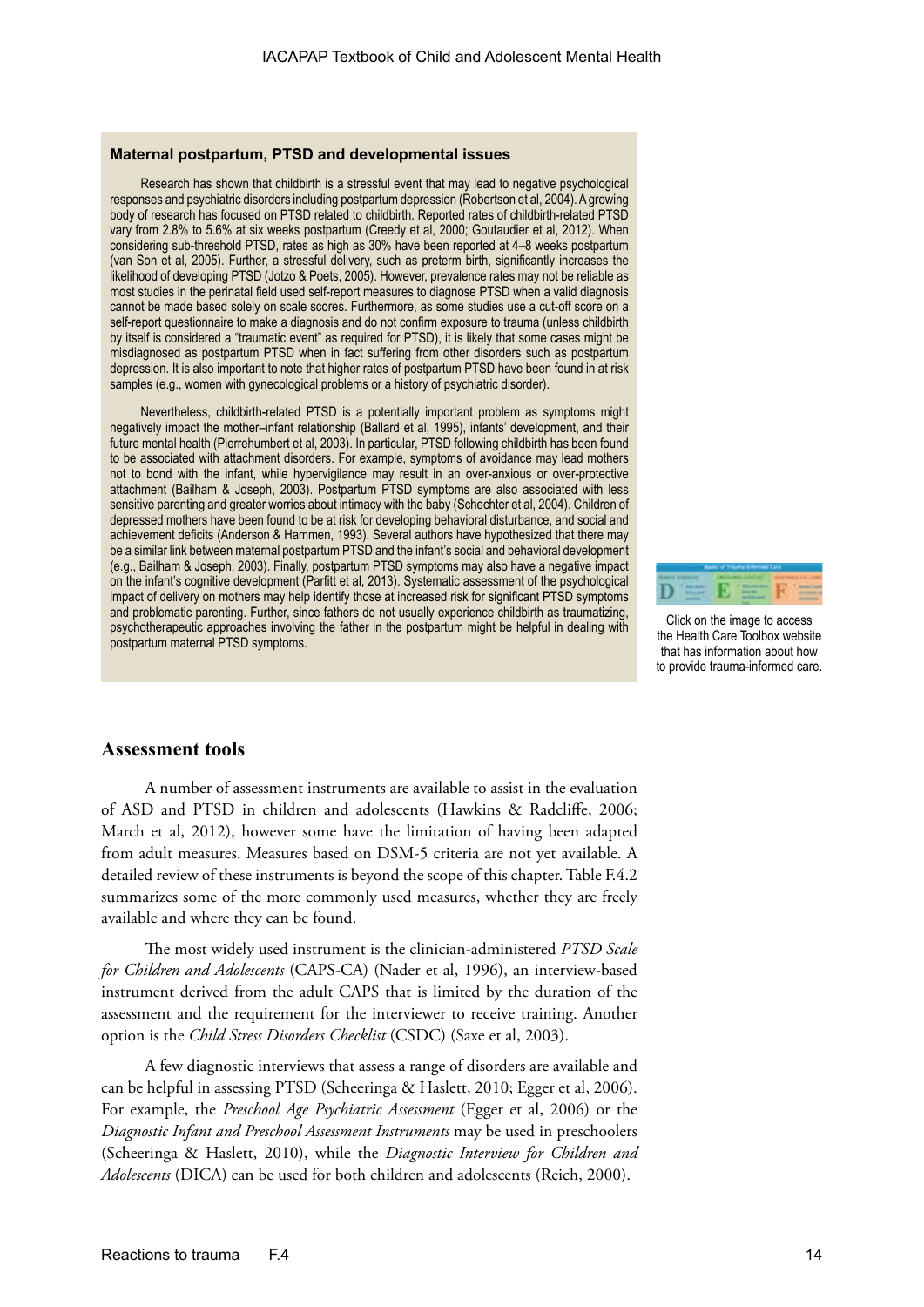| Instruments to assess posttraumatic reactions in children and adolescents<br>Table F4.2                                |                      |                              |                                   |                       |                                                                                                     |
|------------------------------------------------------------------------------------------------------------------------|----------------------|------------------------------|-----------------------------------|-----------------------|-----------------------------------------------------------------------------------------------------|
| <b>MEASURES</b>                                                                                                        | AGE<br>RANGE         | <b>DURATION</b><br>(MINUTES) | PSYCHOMETRIC<br><b>PROPERTIES</b> | FREE TO<br><b>USE</b> | WHERE TO FIND IT                                                                                    |
|                                                                                                                        |                      |                              | Interviews                        |                       |                                                                                                     |
| Child PTSD Reaction Index (CPTS-RI)<br>(Nader et al, 1990)                                                             | $6 - 17$             | $15 - 20$                    | Good                              | Yes                   | Contact author: rpynoos@mednet.ucla.edu                                                             |
| Children & Adolescents (CAPS-CA) (Nader<br>Clinician-Administered PTSD Scale for<br>et al, 1996)                       | $7 - 18$             | $30 - 120$                   | Good                              | Yes                   | assessment/ncptsd-instrument-request-form.<br>http://www.ptsd.va.gov/professional/<br>asp           |
| Children's Impact of Traumatic Events<br>Scale-Revised (CITES-2) (Wolfe et al,<br>1991)                                | $6 - 18$             | $30 - 45$                    | Moderate to Good                  | Yes                   | http://www.clintools.com/victims/resources/<br>assessment/ptsd/cites-r.pdf                          |
| Children's Posttraumatic Stress Disorder<br>Inventory (CPTSDI) (Saigh et al, 2000)                                     | $7 - 18$             | $15 - 20$                    | Good                              | $\frac{1}{2}$         | http://www.pearsonclinical.com/                                                                     |
| Trauma Symptom Checklist for Children<br>(TSCC) (Briere, 1996)                                                         | $3 - 12$             | 20-30                        | Good                              | $\frac{1}{2}$         | http://www4.parinc.com/Products/Product.<br>aspx?ProductID=TSCC                                     |
| Traumatic Events Screening Inventory<br>(TESI) (Ribbe, 1996)                                                           | $\frac{1}{4}$        | $10 - 30$                    | $\frac{1}{2}$                     | Yes                   | http://www.ptsd.va.gov/professional/pages/<br>assessments/assessment-pdf/TESI-C.pdf                 |
|                                                                                                                        |                      |                              | Self-Reports                      |                       |                                                                                                     |
| Child PTSD Symptom Scale (CPSS) (Foa<br>et al, 2001)                                                                   | $8 - 18$             | $10 - 15$                    | Good                              | $\frac{1}{2}$         | php?option=com_mtree&task=att<br>http://www.performwell.org/index.<br>download&link_id=500&cf_id=24 |
| Center for Study of Corporal Punishment<br>My Worst Experiences Survey (National<br>and Alternatives in Schools, 1992) | $9 - 18$             | 20-30                        | Good                              | $\frac{1}{2}$         | http://www.wpspublish.com/app/                                                                      |
| UCLA PTSD Index for DSM-IV (Pynoos et<br>al, 1998)                                                                     | $7 - 12$ ,<br>$13 +$ | $15 - 20$                    | Excellent                         | $\frac{1}{2}$         | Contact author: rpynoos@mednet.ucla.edu                                                             |
| When Bad Things Happen Scale (WBTH)<br>(Fletcher, 1996b)                                                               | $8 - 13$             | $10 - 20$                    | Moderate to Good                  | Yes                   | Contact author: Kenneth.Fletcher@<br>umassmed.edu                                                   |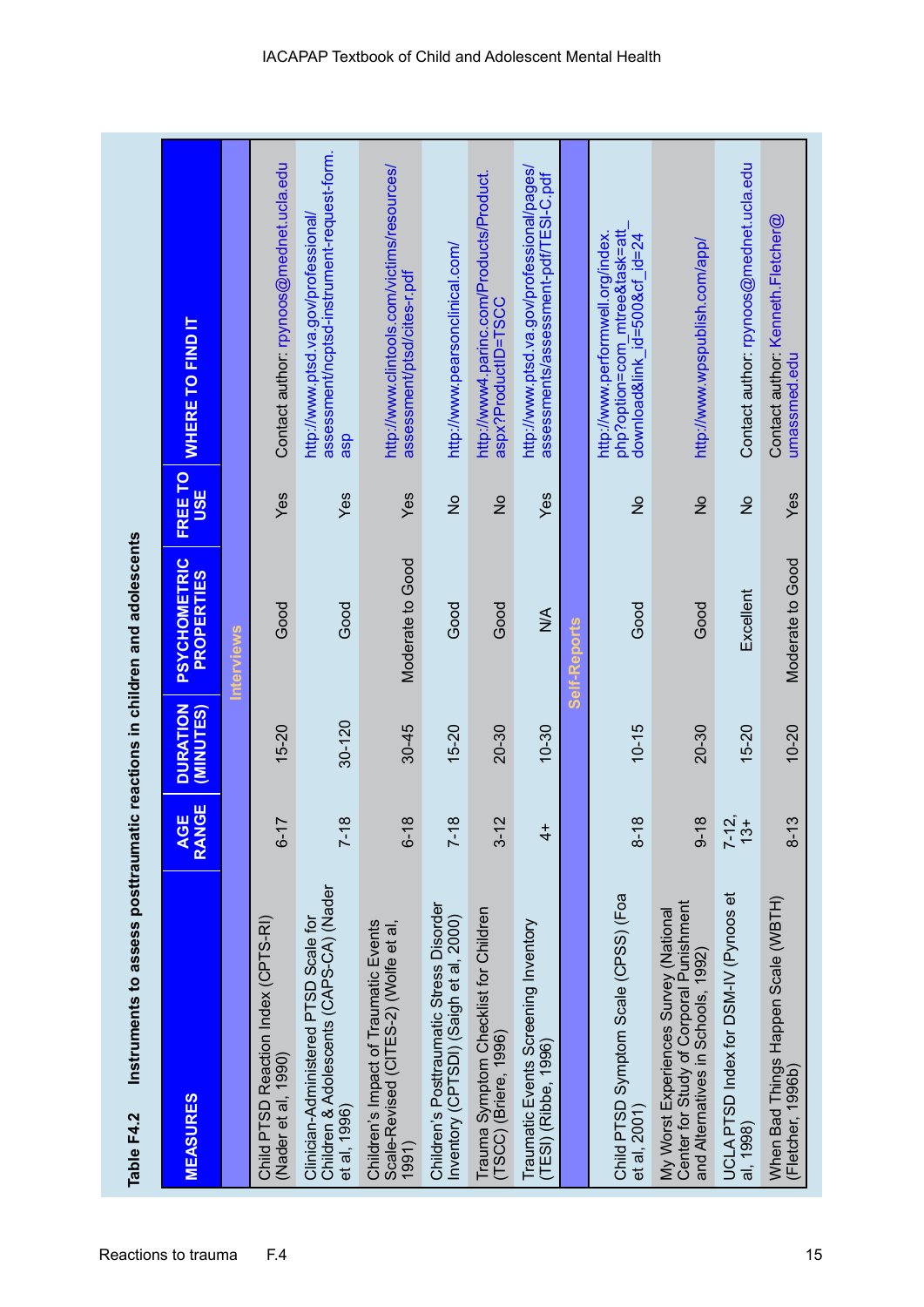| Table F4.2 (continuation)                                             |                                     |                              | Instruments to assess posttraumatic reactions in children and adolescents |                              |                                                                  |
|-----------------------------------------------------------------------|-------------------------------------|------------------------------|---------------------------------------------------------------------------|------------------------------|------------------------------------------------------------------|
| <b>MEASURES</b>                                                       | <b>RANGE</b><br>ш<br>$\overline{3}$ | <b>DURATION</b><br>(MINUTES) | <b>PSYCHOMETRIC</b><br><b>PROPERTIES</b>                                  | <b>FREE TO</b><br><b>USE</b> | <b>WHERE TO FIND IT</b>                                          |
|                                                                       |                                     |                              | <b>Parent Reports</b>                                                     |                              |                                                                  |
| Child Stress Disorders Checklist (CSDC)<br>$($ Saxe et al, 2003 $)$   | $\infty$<br>2-1                     | $\overline{0}$               | Excellent                                                                 | Yes                          | http://www.nctsnet.org/nctsn assets/acp/<br>hospital/CSDC.pdf    |
| Parent Report of Child's Reaction to Stress<br>(Fletcher, 1996a)      |                                     | $30 - 45$                    | Good                                                                      | Yes                          | Contact author: Kenneth.Fletcher@<br>umassmed.edu                |
| Trauma Symptom Checklist for Young<br>Children (TSCYC) (Briere, 2005) | $\mathbf{\sim}$<br>3-1              | 20-30                        | Good                                                                      | $\frac{1}{2}$                | http://www4.parinc.com/Products/Product.<br>aspx?ProductID=TSCYC |
|                                                                       |                                     |                              |                                                                           |                              |                                                                  |

## **TREATMENT**

## **Immediate interventions for all (less than 24 hours after trauma)**

#### *Psychological approaches*

Most children and adolescents will experience some psychological or somatic symptoms in the immediate aftermath of trauma. These symptoms do not necessarily indicate a need for intervention as they generally resolve spontaneously without professional help.

*Critical incident debriefing*, which requires individuals to discuss details of the trauma–sometimes in a group setting–has been found to provide very little or no benefit (Australian Centre for Posttraumatic Mental Health, 2013). Some data in adults suggest that group debriefing increases PTSD symptomatology and may even increase rates of PTSD (Rose et al, 2002; van Emmerik et al, 2002). Data from two randomized controlled trials among children revealed that debriefing was not superior to usual care in reducing rates of PTSD or other negative outcomes including behavioral problems, depression or anxiety (Stallard et al, 2006; Zehnder et al, 2010). Thus while children and adolescents in distress or seeking assistance should be offered the opportunity to ventilate individually about the trauma if they wish to do so, unrequested debriefing (in particular in a group setting) is not recommended.

Recent data suggest that a 3-session exposure-based intervention started in the emergency department within 12 hours of a traumatic event may be helpful in decreasing rates of PTSD among adults (Rothbaum et al, 2012), however, no data are yet available on children and adolescents.

In conclusion, *debriefing should not be routinely provided to traumatized children and adolescents at risk for PTSD*. Exposure-based interventions delivered immediately after trauma may help prevent PTSD in youth exposed to trauma, based on their efficacy in treating PTSD in children and adolescents (see below) and in preventing PTSD among adults. Finally, it is recommended to provide *psychological first aid*, including education about the usual course and normal reactions to trauma, and ensure that basic medical and safety needs are met, including shelter and food, increase social support, and provide appropriate referral.

## *Pharmacological approaches*

A possible approach to the prevention of PTSD could be the administration of a medication immediately after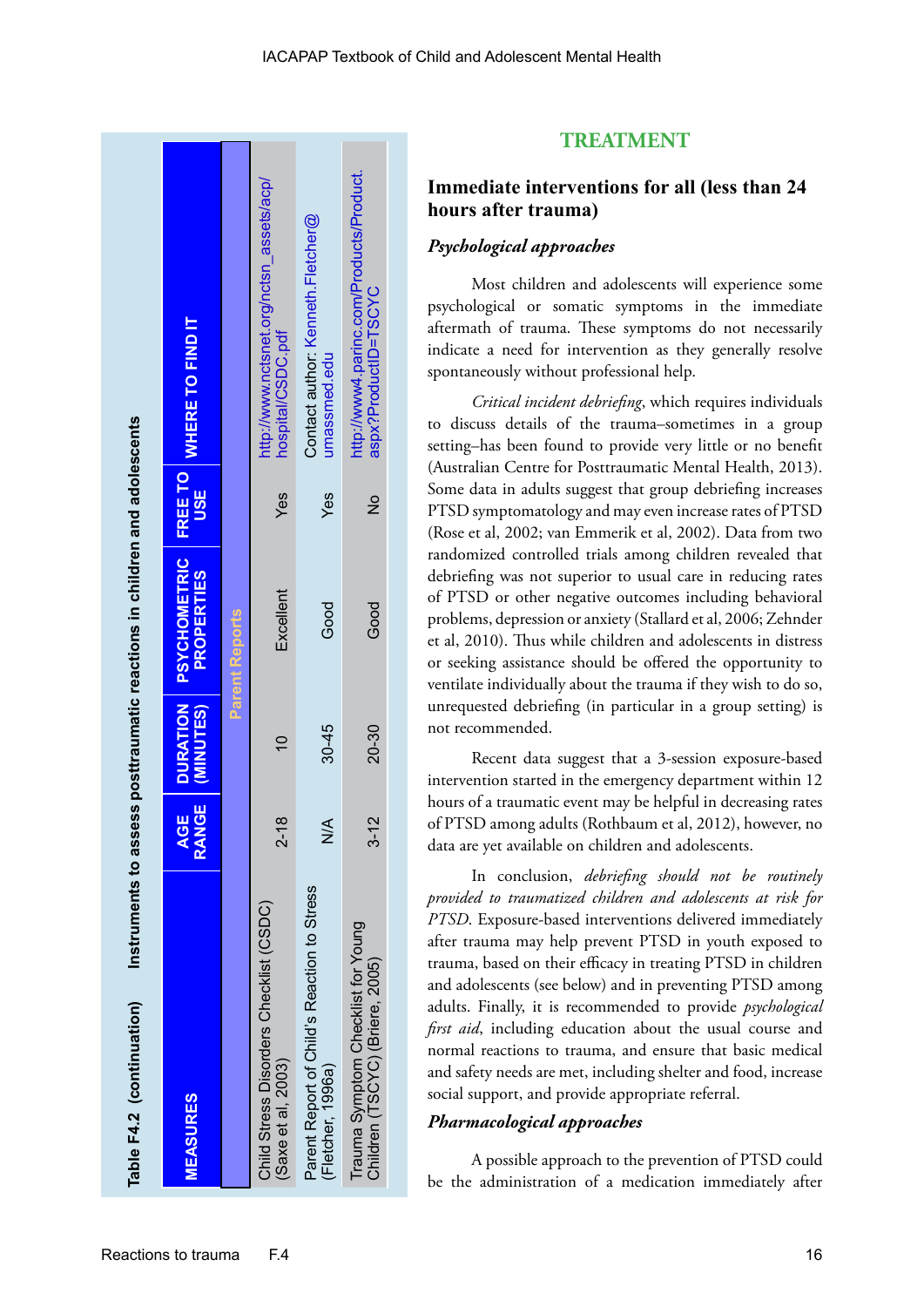trauma exposure; however, few data support the efficacy of any pharmacological agents for this indication. Immediate treatment with propranolol has yielded mixed results in adults (Vaiva et al, 2003; Pitman et al, 2002; Hoge et al, 2012), and a trial in children and adolescents was negative (Nugent et al, 2010). More promising, several studies of injured children and adults support the preventive benefit of higher levels of early post-injury administration of opiates for pain on later emergence of PTSD symptomatology (Saxe et al, 2001; Stoddard et al, 2009; Holbrook et al, 2010; Bryant et al, 2009).

Finally, despite their wide clinical use in seeking to relieve acute stress symptomatology, minimal evidence in the adult literature—but more in animal studies—suggests that *benzodiazepines* may not be helpful in the immediate aftermath of trauma and may even worsen outcomes in trauma-exposed individuals (Gelpin et al, 1996; Mellman et al, 2002). As a result, several guidelines recommend avoiding the use of benzodiazepines in the immediate aftermath of trauma.

## **Early intervention for ASD (symptoms lasting more than two days but less than one month)**

#### *Psychotherapeutic approaches*

For adults presenting with symptoms that do not remit rapidly, brief (four to five sessions) trauma-focused cognitive behavioral therapy (CBT) may be effective in treating ASD and in preventing the development of PTSD (Australian Centre for Posttraumatic Mental Health, 2013). These CBT interventions include education, breathing training, relaxation training, exposure-based exercises, and cognitive processing. In children and adolescents, these approaches may be useful as early psychological intervention for ASD based on their efficacy in treating PTSD. In any case, administration of these early psychological interventions is limited by the scarcity of professionals trained to administer them, particularly in low income countries.

Other early interventions tested among children with limited or inconclusive favorable results include self-help websites for children and information booklets for parents (Cox et al, 2010), narrative exposure therapy, and relaxation meditation (Catani et al, 2009). A study reported that a caregiver-child psychosocial and stress management intervention (child and family traumatic stress intervention) was superior to child supportive counselling and psychoeducation in reducing rates of PTSD and PTSD symptom severity among children with at least one cluster of traumatic stress symptoms (Berkowitz et al, 2011).

#### *Pharmacological approaches*

A trial of sertraline initiated in the hospital in the few days after trauma (and for a duration of 24 weeks) in burnt children and adolescents (Stoddard et al, 2011) yielded mixed results: no significant improvemnt in youth-rated PTSD symptoms but significant reduction on parental reports of children's PTSD symptoms. Based on these as well as on the mixed results for antidepressants in the treatment of PTSD, antidepressants are not generally recommended for the treatment of ASD.

Benzodiazepines should be avoided in the immediate aftermath of trauma



Click on the image to access the Australian Guidelines for the Treatment of Acute Stress Disorder and Posttraumatic Stress Disorder.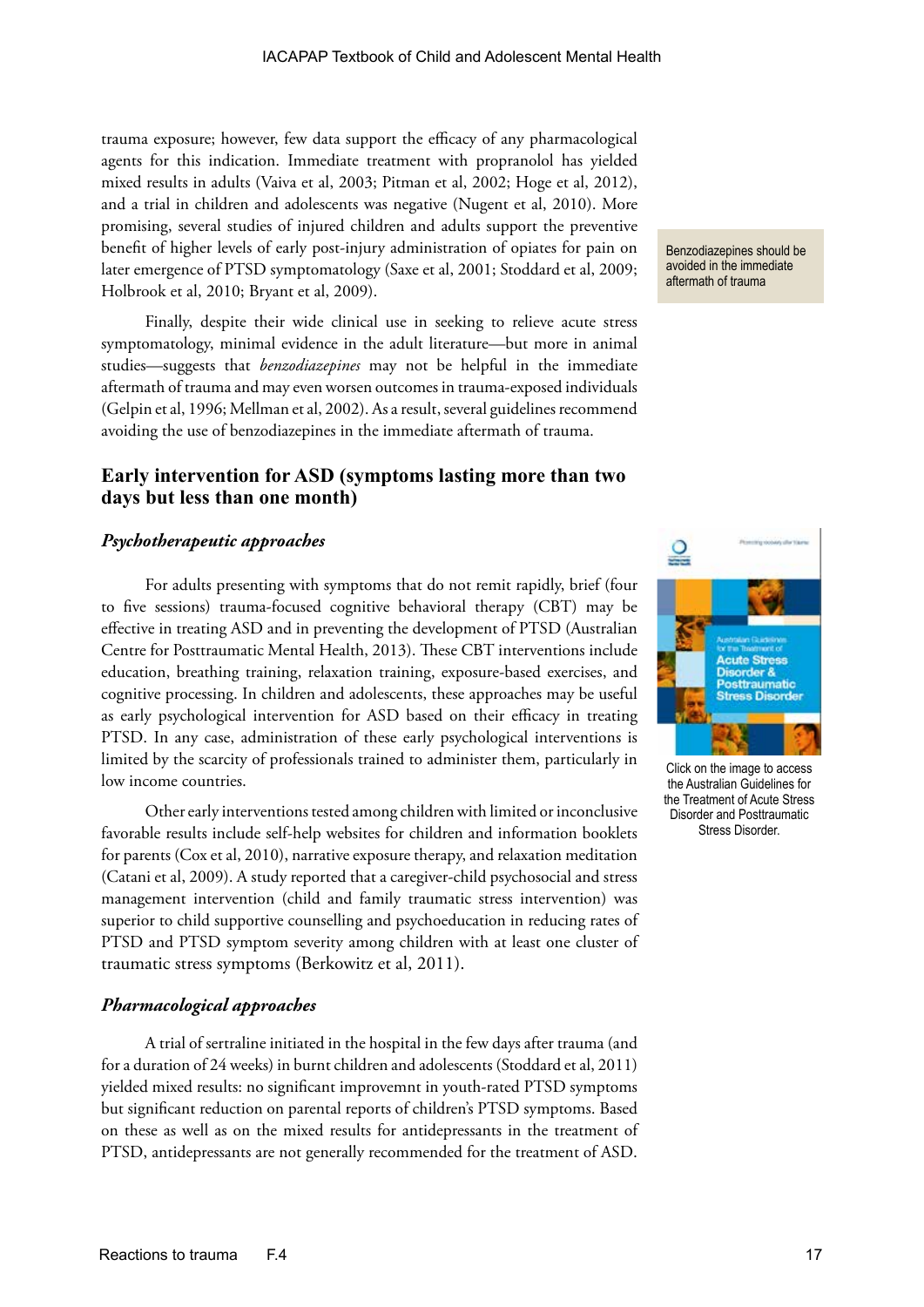## **Interventions for PTSD (symptoms lasting one month or more)**

## *Pharmacological treatment*

No large or definitive pharmacological trials in pediatric PTSD are available to date. Overall, trauma-focused psychotherapeutic approaches should be favored in childhood PTSD.

#### *Antidepressants*

In adults, selective serotonin reuptake inhibitors (SSRIs) are the recommended first-line pharmacological treatment for PTSD. Their efficacy is well documented; they are usually well tolerated and may be useful in treating comorbid depression. However, there is little evidence to support their effectiveness in treating PTSD in the young. While the efficacy of sertraline and fluoxetine has been examined in young people, both failed to prove superior to placebo (Cohen et al, 2007; Robb et al, 2010; Robert et al, 2008). Thus, to date, evidence supporting the use of SSRIs for the treatment of PTSD in children and adolescents is lacking.

The effectiveness of other antidepressants has not been investigated in randomized controlled trials (e.g., serotonin–norepinephrine reuptake inhibitors) or trials yielded limited or inconclusive results (e.g., monoamine oxidase inhibitors). Given this lack of empirical evidence and their unfavorable side effect profile, including agitation and irritability, they are not recommended in the treatment of childhood PTSD.

### *Other pharmacological treatments*

Although it might be tempting to prescribe benzodiazepines for PTSD because of their anxiolytic effects, there are no robust data supporting their efficacy. In addition, given that they may interfere with the extinction of learning processes important for the effectiveness of cognitive behavioral therapy particularly when benzodiazepines are prescribed on an "as needed" basis—and that individuals with PTSD are at elevated risk for substance abuse and dependence, they are generally not recommended in the treatment of PTSD in the young.

Building on the fact that PTSD is associated with increased autonomic arousal, recent data suggest that anti-adrenergic medications including  $\alpha$ - and ß-adrenergic receptor blockers, may be useful (Management of Post-Traumatic Stress Working Group, 2010). Results from open label studies conducted in children suggest that the  $\alpha$ -adrenergic blocker clonidine (Harmon & Riggs, 1996), and the ß-adrenergic blocker propranolol (Famularo et al, 1988) might be effective in treating PTSD symptoms, although randomized controlled data is still needed.

Second generation antipsychotics have been studied with regards to their potential efficacy in treating PTSD in adults; a review suggests they may have a modest benefit (Ahearn et al, 2011). However to date, no randomized controlled data support their use in children with PTSD and their side effects are significant.

Finally, several controlled trials of antiepileptic mood stabilizers on PTSD have been conducted in adults. Overall, results have been mixed. Lamotrigine may have some benefit (Hertzberg et al, 1999), but topiramate, tiagabine, and divalproex have not been shown to be effective (e.g., Tucker et al, 2007; Hamner

In spite of important advances in the pharmacological treatment of adults with PTSD, to date there are no data supporting the use of psychotropic medications in the management of PTSD in children and adolescents.



Click on the image to access the website of the International Society for Traumatic Stress Studies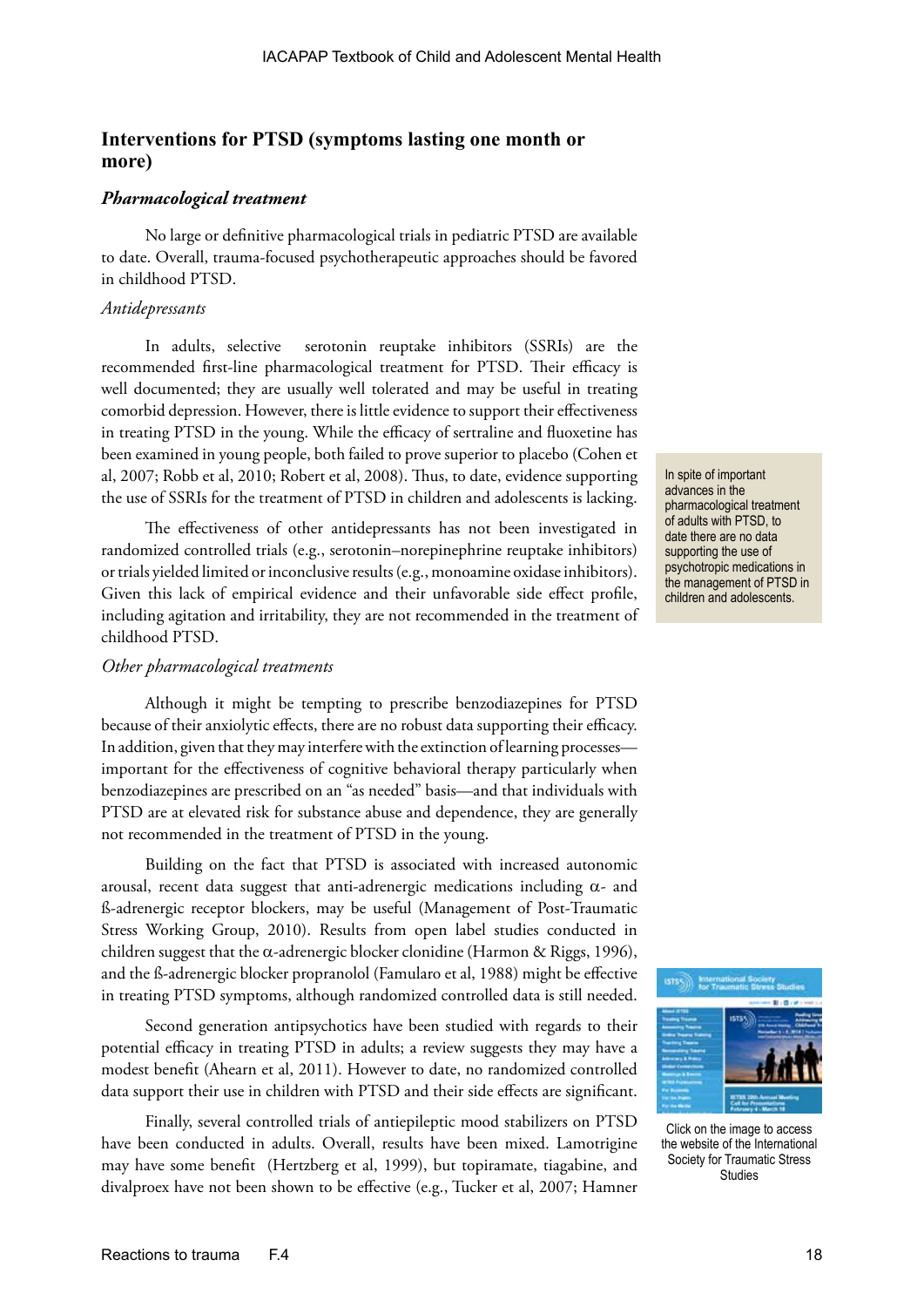et al, 2009). Data for children are more limited; so far only one randomized controlled trial has shown some efficacy of sodium valproate for PTSD symptoms in adolescents with comorbid conduct disorder (Steiner et al, 2007).

In summary, although the field has seen important advances in the pharmacological treatment of adults with PTSD, to date there are no data supporting the use of psychotropic medications in the management of PTSD in children and adolescents.

#### *Psychotherapeutic treatments*

The most effective psychotherapeutic approaches to the treatment of PTSD symptoms are those based on cognitive-behavioral principles, specifically exposure and remodeling of cognitive processes. Treatments specifically designed for children and teens first became available in the late 1990s, and have been shown in randomized controlled studies to be more effective than supportive and nondirective therapies (Gerson & Rappaport, 2013; Schneider et al, 2013).

The best studied and most widely used is *Trauma-Focused Cognitive Behavioral Therapy* (TF-CBT) (Schneider et al, 2013). TF-CBT has been shown to reduce PTSD symptoms, trauma-related depression, and improve adaptive functioning in a variety of populations, including children and teens traumatized by sexual abuse, terrorism, domestic and community violence, and traumatic loss (Kowalik et al, 2011; Cary & McMillen, 2012). An adaptation of TF-CBT (*Pre-School PTSD Treatment*) has been tested in a sample of children ages three to six, with positive results (Scheeringa et al, 2011a).

TF-CBT is a time-limited (12-16 sessions) therapy that combines exposure, cognitive processing remodeling and enhancement of coping skills, delivered sequentially in 10 components: psycho-education, parenting skills (parent), relaxation skills, affect regulation skills, cognitive coping skills, trauma narrative, processing cognitive distortions, *in vivo* mastery of trauma triggers, parent-child sessions, and skills to increase safety from future exposures to trauma. Pre-School PTSD Treatment consists of 12 conjoint child-parent sessions and uses drawing as a developmentally appropriate expressive modality for the child to identify thoughts and feelings and to process the child's trauma narrative (see Box in page F.4.20).

As with adults, young people with PTSD may have co-occurring mental health conditions such as substance abuse, aggression, delinquency, and psychosis. TF-CBT may be effectively combined with substance abuse treatment to reduce PTSD symptoms in adolescents abusing drugs or alcohol (Cohen et al, 2006; 2010). There are no data currently to guide psychotherapeutic treatment for children or adolescents with PTSD and comorbid conduct, bipolar, or psychotic disorder. Practice guidelines (e.g., Cohen et al, 2010) recommend integrating the treatment for both the PTSD and the co-occurring condition.

In contrast to adult psychotherapy, psychotherapies for children and adolescents raise the question of whether to involve the parents in the treatment. Evidence suggests that, when compared with treatment of the child or adolescent alone, parental involvement leads to better outcomes (Cohen et al, 2010). Further, parents' involvement may reduce drop-outs (Chowdhury & Pancha, 2011) and provide children an ally when completing homework assignments, in maintaining

#### **Cognitive-behavioral principles for the treatment of PTSD**

CBT approaches basically target cognitive processes and avoidance.

#### **Cognitive processing**

A traumatized person's inaccurate beliefs (cognitions) about the causes and consequences of the traumatic event (e.g., "I should have known the car was not going to stop when my friend was riding a bike across the street") play a significant role undermining the natural recovery from trauma. Cognitive processing targets these maladaptive cognitions and the negative feelings associated with them with the goal of achieving a more accurate appraisal of events, thereby facilitating progress toward recovery from the traumatic experience.

#### **Avoidance**

A traumatized individual's fear and avoidance of reminders of the traumatic event (e.g., avoiding the physical location where the traumatic event occurred), prevent recovery from trauma and maintain PTSD over time. Exposure consists of two procedures, imagined exposure to the trauma memory and in-vivo exposure to trauma-related situations. Exposure is implemented in a gradual manner after the therapist and patient collaboratively develop a severity hierarchy of such situations. Systematic exposure aims to reduce the distressing emotional and physiological reactions evoked by traumatic memories ("triggers"), thereby preventing the avoidance behaviors that maintain PTSD symptoms.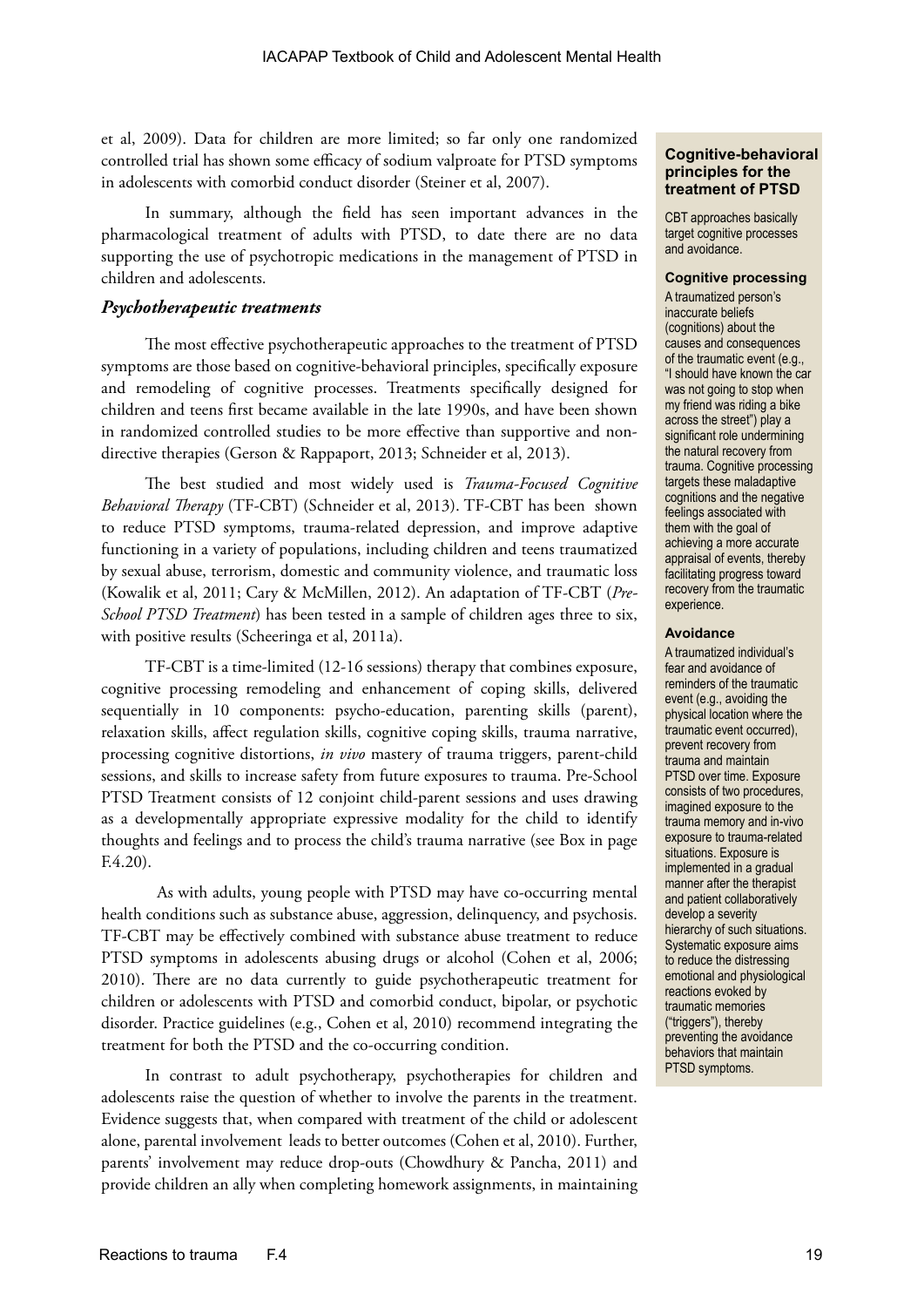a positive outlook, and practicing skills to maintain gains post-treatment. Parent involvement in the treatment of younger children is critical since an empathic, emotionally attuned relationship to parents or other primary caregivers is essential to a child's recovery from trauma (Lieberman et al, 2011).

Finally, although the mechanism of action is unclear, *eye movement desensitization and reprocessing* (EMDR) has been found to be effective in adult PTSD. EMDR integrates elements of psychodynamic, cognitive-behavioral, cognitive, interpersonal, systems, and body-oriented therapies, as well as a bilateral brain stimulation component (e.g., eye movements). The current literature suggests that EMDR is effective in adult PTSD [\(Bisson et al,](http://bjp.rcpsych.org/content/190/2/91.full)  [2007](http://bjp.rcpsych.org/content/190/2/91.full)). In youth, the evidence for the effectiveness of EMDR is not as strong as it is for CBT [\(Gillies et al,](http://onlinelibrary.wiley.com/doi/10.1002/ebch.1916/full)  [2012](http://onlinelibrary.wiley.com/doi/10.1002/ebch.1916/full)).

## **CONCLUSION**

Since the formal introduction of the diagnosis of PTSD in children in 1981, research has increased our understanding of the risk factors, phenomenology, neurobiology, prevention, and treatment. It is now widely accepted that PTSD is a common condition in youth that causes much distress and disability.

Although significant advances in treatment have been made, particularly with cognitive behavioral approaches, the stigma and avoidance associated with PTSD, as well as children being dependent on their parents to seek care is still a problem. In most countries, but particularly in low income ones, lack of trained professionals is another, often insurmountable barrier. Nonetheless, with continued research and progress in the field, the current barriers to treatment will presumably decrease

- Do you have questions?
- Comments?

Click here to go to the Textbook's Facebook page to share your views about the chapter with other readers, question the authors or editor and make comments.

**PLEASE GO TO APPENDIX F.4.3 FOR SELF-[DIRECTED LEARNING EXERCISES AND SELF-](https://www.facebook.com/pages/IACAPAP-Textbook-of-Child-and-Adolescent-Mental-Health/249690448525378)ASSESSMENT QUESTIONS**

#### **Components of Trauma-Focused Cognitive Behavioral Therapy**

#### **• Psycho-education**

Provision of information about current symptoms, common emotional and behavioral reactions to the type of trauma experienced, the relationship between thoughts, feelings, and behavior, current treatment, and strategies to manage current symptoms.

#### **• Parenting skills**

Teaching caregivers effective use of praise, selective attention, time-out, and behavior charts to assist with contingency reinforcement.

#### **• Relaxation skills**

Teaching focused breathing, progressive muscle relaxation, positive imagery, and aerobic activity.

#### **• Affect regulation**

Aims to assist the young persons in identifying their feelings more effectively through activities such as feeling charts or games, and then help them develop a greater regulation of feelings through acquisition of skills such as thought interruption, positive imagery, positive self-talk, problem-solving and social skills.

#### **• Cognitive coping skills**

Provides coaching on "internal self-talk," the influence between cognition, feelings and behavior, and helping to create alternative, more realistic thoughts in order to address and correct unhelpful beliefs about the traumatic event, (e.g., If I had gone to the park with my brother, I could have stopped the car that hit him).

#### **• Trauma narrative**

Aims to create a more consistent, coherent understanding of the traumatic experience through gradual exposure to traumatic memories through reading, writing, and expressive modalities such as drawing, leading to a decrease in symptoms; the narrative is shared with parents as an additional source of exposure and of relationship restoration and enhancement between the parent and child

#### **• Processing cognitive distortions**

Seeks to further process and correct inaccurate and unhelpful thoughts noted in the trauma narrative.

#### **• In vivo mastery of trauma triggers**

Aims to address anxiety and avoidance developed as a protective response to inherently innocuous trauma triggers through gradual exposure to the situations themselves.

#### **• Parent-child sessions**

Seek to increase young persons' comfort in discussing the traumatic experiences with parents through conjoint meetings that typically occur after cognitive processing and coping skills have been mastered by the young persons and the parents.

#### **• Increase safety for the future**

Teaching skills that will enhance their preparedness and selfefficacy when facing situations with inherent risk to safety (e.g., practicing how to communicate with adults about situations and experiences that are frightening or confusing; paying attention to "gut reactions"; identifying trustworthy adults; practicing how to ask for help).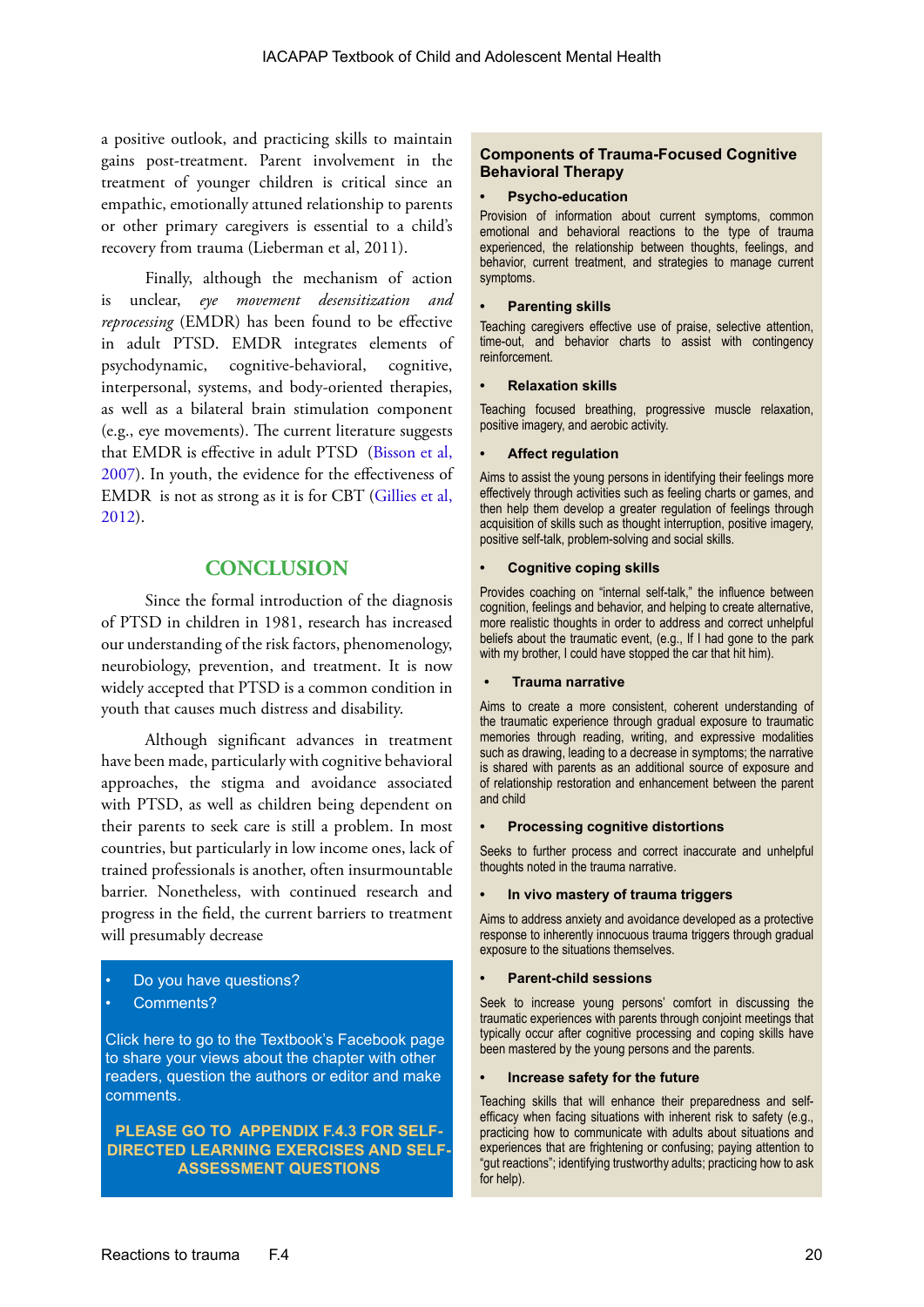## **REFERENCES**

Ahearn EP, Juergens T, Cordes T et al. (2011) A review of atypical antipsychotic medications for posttraumatic stress disorder. *International Clinical Psychopharmacology* 26:193-200.

Alisic E, Zalta AK, van Wesel F et al (in press). PTSD rates in trauma-exposed children and adolescents: A metaanalysis. *British Journal of Psychiatry*.

Anderson CA, Hammen CL (1993). Psychosocial outcomes of children of unipolar depressed, bipolar, medically ill, and normal women: A longitudinal study. *Journal of Consulting and Clinical Psychology* 61:448-454.

American Psychiatric Association (2013). *Diagnostic and Statistical Manual of Mental Disorders Fifth Edition.*  Arlington VA: American Psychiatric Association.

American Psychiatric Association (1994). *Diagnostic and Statistical Manual of Mental Disorders Fourth Edition*. Washington DC: American Psychiatric Association.

- Australian Centre for Posttraumatic Mental Health (2013). *Australian Guidelines for the Treatment of Acute Stress Disorder and Posttraumatic Stress Disorder.* Melbourne: ACPMH.
- Bailham D, Joseph S (2003). Post-traumatic stress following childbirth: A review of the emerging literature and directions for research and practice. *Psychology, Health & Medicine* 8:159-168.
- Ballard CG, Stanley AK, Brockington IF (1995). Post-traumatic stress disorder (PTSD) after childbirth. *British Journal of Psychiatry* 166:525-528.
- Beiser M, Hyman I (1997). Refugees' time perspective and mental health. *American Journal of Psychiatry* 154:996- 1002.
- Berkowitz SJ, Stover CS, Marans SR (2011). The Child and Family Traumatic Stress Intervention: Secondary prevention for youth at risk of developing PTSD. *Journal of Child Psychology and Psychiatry* 52:676-685. Doi:10.1111/j.1469-7610.2010.02321.x
- Birmes P, Bui E, Klein K et al (2010). Psychotraumatology in antiquity. *Stress & Health* 26:21-31. Doi: 10.1002/ smi.1251

[Bisson JI, Ehlers A, Matthews R et al \(2007\). Psychological](http://bjp.rcpsych.org/content/190/2/91.full)  [treatments for chronic post-traumatic stress disorder.](http://bjp.rcpsych.org/content/190/2/91.full)  [Systematic review and meta-analysis.](http://bjp.rcpsych.org/content/190/2/91.full) *British Journal of Psychiatry* [190:97-104.](http://bjp.rcpsych.org/content/190/2/91.full)

[Breslau N, Kessler RC, Chilcoat HD et al \(1998\). Trauma](http://archpsych.jamanetwork.com/article.aspx?articleid=204066)  [and posttraumatic stress disorder in the community.](http://archpsych.jamanetwork.com/article.aspx?articleid=204066)  *[Archives of General Psychiatry](http://archpsych.jamanetwork.com/article.aspx?articleid=204066)* 55:626-632.

Brewin CR, Andrews B, Valentine JD (2000). Meta-analysis of risk factors for posttraumatic stress disorder in trauma-exposed adults. *Journal of Consulting and Clinical Psychology* 68:748-766. Doi: 10.1037/0022- 006X.68.5.748

Briere J (1996). *Trauma Symptom Checklist for Children.* Odessa, FL: Psychological Assessment Resources 00253-8.

Briere J (2005). *Trauma Symptom Checklist for Young Children.* Odessa, FL: Psychological Assessment Resources, Inc. Bruck M, Ceci SJ (1999). The suggestibility of children's memory. *Annual Review of Psychology* 50:419-439.

Brunet A, Weiss DS, Metzler TJ et al (2001). The Peritraumatic Distress Inventory: A proposed measure of PTSD criterion A2. *American Journal of Psychiatry* 158:1480- 1485.

Bryant RA (2011). Acute stress disorder as a predictor of posttraumatic stress disorder: A systematic review. *Journal of Clinical Psychiatry* 72:233-239.

Bryant RA, Creamer M, O'donnell M et al (2009). A study of the protective function of acute morphine administration on subsequent posttraumatic stress disorder. *Biological Psychiatry* 65:438-440.

Bryant RA, Creamer M, O'donnell ML et al (2008). A multisite study of the capacity of acute stress disorder diagnosis to predict posttraumatic stress disorder. *Journal of Clinical Psychiatry* 69:923-929.

Bryant RA, Salmon K, Sinclair E et al (2007). The relationship between acute stress disorder and posttraumatic stress disorder in injured children. *Journal of Traumatic Stress*  20:1075-1079.

Bui E, Brunet A, Allenou C et al (2010a). Peritraumatic reactions and posttraumatic stress symptoms in school-aged children victims of road traffic accident. *General Hospital Psychiatry* 32:330-333.

Bui E, Brunet A, Olliac B et al (2011). Validation of the Peritraumatic Dissociative Experiences Questionnaire and Peritraumatic Distress Inventory in school-aged victims of road traffic accidents. *European Psychiatry*  26:108-111.

Bui E, Tremblay L, Brunet A et al (2010b). Course of posttraumatic stress symptoms over the 5 years following an industrial disaster: A structural equation modeling study. *Journal of Traumatic Stress* 23:759- 766. Doi:10.1002/jts.20592

Cary CE, Mcmillen JC (2012). The data behind the dissemination: A systematic review of trauma-focused cognitive behavioral therapy for use with children and youth. *Children and Youth Services Review* 34:748-757.

[Catani C, Kohiladevy M, Ruf M et al \(2009\). Treating children](http://www.biomedcentral.com/1471-244X/9/22)  [traumatized by war and Tsunami: A comparison](http://www.biomedcentral.com/1471-244X/9/22)  [between exposure therapy and meditation-relaxation](http://www.biomedcentral.com/1471-244X/9/22)  [in North-East Sri Lanka.](http://www.biomedcentral.com/1471-244X/9/22) *BMC Psychiatry* 9:22.

Chowdhury U, Pancha A (2011). Post-traumatic stress disorder in children and adolescents. *Community Practitioner* 84:33-35.

[Cohen JA, Bukstein O, Walter H et al \(2010\). Practice](http://www.sciencedirect.com/science/article/pii/S0890856710000821)  [parameter for the assessment and treatment of children](http://www.sciencedirect.com/science/article/pii/S0890856710000821) [and adolescents with posttraumatic stress disorder.](http://www.sciencedirect.com/science/article/pii/S0890856710000821)  *[Journal of the American Academy of Child & Adolescent](http://www.sciencedirect.com/science/article/pii/S0890856710000821)  Psychiatry* [49:414-430.](http://www.sciencedirect.com/science/article/pii/S0890856710000821)

Cohen JA, Mannarino AP, Deblinger E (2006). *Treating Trauma and Traumatic Grief in Children and Adolescents.* New York, NY: Guilford Press.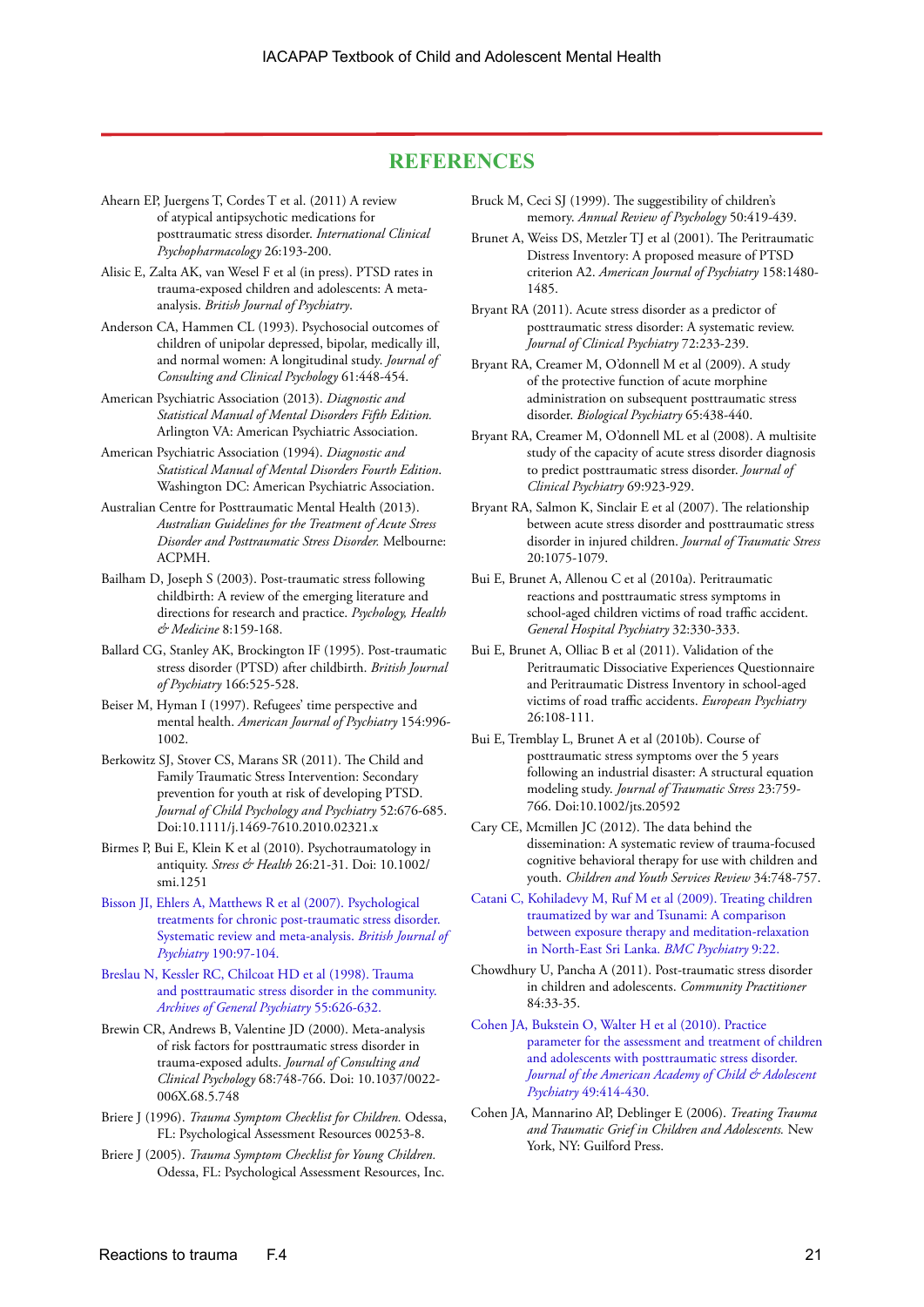- Cohen JA, Mannarino AP, Perel JM et al (2007). A pilot randomized controlled trial of combined traumafocused CBT and sertraline for childhood PTSD symptoms. *Journal of the American Academy of Child & Adolescent Psychiatry* 46:811-819.
- [Cox CM, Kenardy JA, Hendrikz JK \(2010\). A randomized](http://jpepsy.oxfordjournals.org/content/35/6/581.full)  [controlled trial of a web-based early intervention for](http://jpepsy.oxfordjournals.org/content/35/6/581.full)  [children and their parents following unintentional](http://jpepsy.oxfordjournals.org/content/35/6/581.full)  injury. *[Journal of Pediatric Psychology](http://jpepsy.oxfordjournals.org/content/35/6/581.full)* 35:581-592.
- Creedy DK, Shochet IM, Horsfall J (2000). Childbirth and the development of acute trauma symptoms: Incidence and contributing factors. *Birth* 27:104-111.
- [Dalgleish T, Meiser-Stedman R, Kassam-Adams N et al \(2008\).](http://bjp.rcpsych.org/content/192/5/392.full.pdf+html)  [Predictive validity of acute stress disorder in children](http://bjp.rcpsych.org/content/192/5/392.full.pdf+html)  and adolescents. *[British Journal of Psychiatry](http://bjp.rcpsych.org/content/192/5/392.full.pdf+html)* 192**:**392- [393.](http://bjp.rcpsych.org/content/192/5/392.full.pdf+html)
- Dyb G, Holen A, Braenne K et al (2003). Parent-child discrepancy in reporting children's post-traumatic stress reactions after a traffic accident. *Nordic Journal of Psychiatry* 57:339-344.
- Egger HL, Erkanli A, Keeler G et al (2006). Test-retest reliability of the Preschool Age Psychiatric Assessment (PAPA). *Journal of the American Academy of Child & Adolescent Psychiatry* 45:538-549.
- Ehntholt KA, Yule W (2006). Practitioner review: Assessment and treatment of refugee children and adolescents who have experienced war-related trauma. *Journal of Child Psychology and Psychiatry* 47:1197-1210.
- Elklit A, Christiansen DM (2010). ASD and PTSD in rape victims. *Journal of Interpersonal Violence* 25:1470- 1488.
- Famularo R, Kinscherff R, Fenton T (1988). Propranolol treatment for childhood posttraumatic stress disorder, acute type. A pilot study. *American Journal of Diseases of Children* 142: 1244-1247.
- Fletcher KE (1996a). Psychometric review of the Parent Report of Child's Reaction to Stress. In Stamm B (ed) *Measurement of Stress, Trauma, and Adaptation.* Lutherville, MD: Sidran Press.
- Fletcher KE (1996b). Psychometric review of the When Bad Things Happen Scale (WBTH). In Stamm B (ed) *Measurement of Stress, Trauma, and Adaptation.* Lutherville, MD: Sidran Press.
- [Fletcher KE \(1996c\). Childhood posttraumatic stress disorder.](http://books.google.com.au/books?hl=en&lr=&id=uoKsJUd-73gC&oi=fnd&pg=PA330&dq=Fletcher,+K.+E.+(1996)+Child+psychopathology&ots=Lifhl1Byyy&sig=uURDK1xaK6ZGvwMPaCphA4_jUiQ#v=onepage&q=Fletcher%2C%20K.%20E.%20(1996)%20Child%20psychopathology&f=false)  [In EJ Mash, RA Barkley \(eds\)](http://books.google.com.au/books?hl=en&lr=&id=uoKsJUd-73gC&oi=fnd&pg=PA330&dq=Fletcher,+K.+E.+(1996)+Child+psychopathology&ots=Lifhl1Byyy&sig=uURDK1xaK6ZGvwMPaCphA4_jUiQ#v=onepage&q=Fletcher%2C%20K.%20E.%20(1996)%20Child%20psychopathology&f=false) *Child Psychopathology*. [New York: The Guilford Press, pp. 242-276.](http://books.google.com.au/books?hl=en&lr=&id=uoKsJUd-73gC&oi=fnd&pg=PA330&dq=Fletcher,+K.+E.+(1996)+Child+psychopathology&ots=Lifhl1Byyy&sig=uURDK1xaK6ZGvwMPaCphA4_jUiQ#v=onepage&q=Fletcher%2C%20K.%20E.%20(1996)%20Child%20psychopathology&f=false)
- Foa EB, Johnson KM, Feeny NC et al (2001). The child PTSD Symptom Scale: A preliminary examination of its psychometric properties. *Journal of Clinical Child & Adolescent Psychology* 30:376-384.
- Gelpin E, Bonne O, Peri T et al (1996). Treatment of recent trauma survivors with benzodiazepines: A prospective study. *Journal of Clinical Psychiatry* 57:390-394.
- Gerson R, Rappaport N (2013). Traumatic stress and posttraumatic stress disorder in youth: Recent research findings on clinical impact, assessment, and treatment. *Journal of Adolescent Health* 52:137-143.
- [Gillies D, Taylor F, Gray C et al \(2012\). Psychological therapies](http://onlinelibrary.wiley.com/doi/10.1002/ebch.1916/full)  [for the treatment of post-traumatic stress disorder](http://onlinelibrary.wiley.com/doi/10.1002/ebch.1916/full)  [in children and adolescents.](http://onlinelibrary.wiley.com/doi/10.1002/ebch.1916/full) *Cochrane Database of [Systematic Reviews](http://onlinelibrary.wiley.com/doi/10.1002/ebch.1916/full)* 12:CD006726.
- Goutaudier N, Séjourné N, Rousset C et al (2012). Negative emotions, childbirth pain, perinatal dissociation and self-efficacy as predictors of postpartum posttraumatic stress symptoms. *Journal of Reproductive and Infant Psychology* 30:352-362.
- Guardia D, Brunet A, Duhamel A et al (2013). Prediction of trauma-related disorders: A proposed cutoff score for the peritraumatic distress inventory. *Primary Care Companion for CNS Disorders* 15(1):PCC.12l01406. Doi:10.4088/PCC.12l01406
- Hamner MB, Faldowski RA, Robert S et al (2009). A preliminary controlled trial of divalproex in posttraumatic stress disorder. *Annals of Clinical Psychiatry* 21:89-94.
- Harmon RJ, Riggs PD (1996). Clonidine for posttraumatic stress disorder in preschool children. *Journal of the American Academy of Child & Adolescent Psychiatry*  35:1247-1249.
- Hawkins SS, Radcliffe J (2006). Current measures of PTSD for children and adolescents. *Journal of Pediatric Psychology* 31:420-430.
- Heptinstall E, Sethna V, Taylor E (2004). PTSD and depression in refugee children: Associations with pre-migration trauma and post-migration stress. *European Child & Adolescent Psychiatry* 13:373-380.
- Hertzberg MA, Butterfield MI, Feldman ME et al (1999). A preliminary study of lamotrigine for the treatment of posttraumatic stress disorder. *Biological Psychiatry*  45:1226-1229.
- Hinton DE, Kredlow MA, Pich V et al (2013). The relationship of PTSD to key somatic complaints and cultural syndromes among Cambodian refugees attending a psychiatric clinic: The Cambodian Somatic Symptom and Syndrome Inventory (CSSI). *Transcultural Psychiatry* 50:347-370.
- Hoge EA, Worthington JJ, Nagurney JT et al. (2012). Effect of acute posttrauma propranolol on PTSD outcome and physiological responses during script-driven imagery. *CNS Neuroscience & Therapeutics* 18:21-27.
- Holbrook TL, Galarneau MR, Dye JL et al (2010). Morphine use after combat injury in Iraq and post-traumatic stress disorder. *New England Journal of Medicine*  362:110-117.
- Jotzo M, Poets CF (2005). Helping parents cope with the trauma of premature birth: An evaluation of a traumapreventive psychological intervention. *Pediatrics* 115:915-919.
- Kassam-Adams N, Winston FK (2004). Predicting child PTSD: The relationship between acute stress disorder and PTSD in injured children. *Journal of the American Academy of Child & Adolescent Psychiatry* 43:403-411.
- [Kessler RC, Berglund P, Demler O et al \(2005a\). Lifetime](http://archpsyc.jamanetwork.com/article.aspx?articleid=208678)  [prevalence and age-of-onset distributions of DSM-](http://archpsyc.jamanetwork.com/article.aspx?articleid=208678)[IV disorders in the National Comorbidity Survey](http://archpsyc.jamanetwork.com/article.aspx?articleid=208678)  Replication. *[Archives of Genernal Psychiatry](http://archpsyc.jamanetwork.com/article.aspx?articleid=208678)* 62:593- [602.](http://archpsyc.jamanetwork.com/article.aspx?articleid=208678)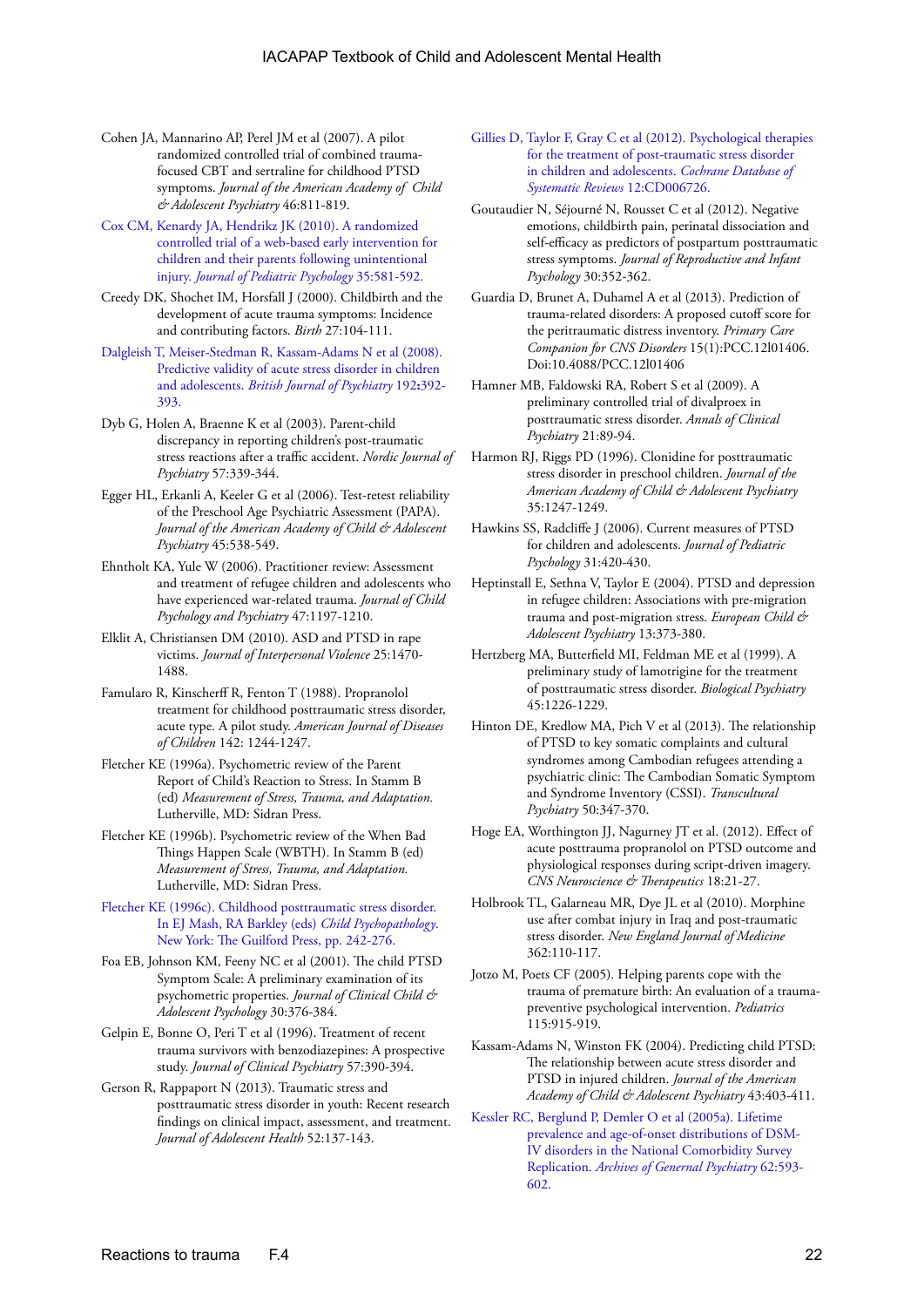- [Kessler RC, Chiu WT, Demler O et al \(2005b\). Prevalence,](http://archpsyc.jamanetwork.com/article.aspx?articleid=208671)  [severity, and comorbidity of 12-month DSM-IV](http://archpsyc.jamanetwork.com/article.aspx?articleid=208671)  [disorders in the National Comorbidity Survey](http://archpsyc.jamanetwork.com/article.aspx?articleid=208671)  Replication. *[Archives of General Psychiatry](http://archpsyc.jamanetwork.com/article.aspx?articleid=208671)* 62:617-627.
- Koopman C, Classen C, Cardeña E et al (1995). When disaster strikes, acute stress disorder may follow. *Journal of Traumatic Stress* 8:29-46.
- Kowalik J, Weller J, Venter J et al (2011). Cognitive behavioral therapy for the treatment of pediatric posttraumatic stress disorder: A review and meta-analysis. *Journal of Behavior Therapy and Experimental Psychiatry* 42:405- 413.
- Lieberman AF, Chu A, Van Horn P et al (2011). Trauma in early childhood: Empirical evidence and clinical implications. *Development and Psychopathology* 23:397- 410.
- [Management of Post-Traumatic Stress Working Group \(2010\).](http://www.guideline.gov/content.aspx?id=25628)  [VA/DoD Clinical Practice Guideline for Management](http://www.guideline.gov/content.aspx?id=25628)  [of Post-Traumatic Stress. Washington \(DC\): Veterans](http://www.guideline.gov/content.aspx?id=25628)  [Health Administration, Department of Defense.](http://www.guideline.gov/content.aspx?id=25628)
- March S, De Young AC, Murray B et al (2012). Assessment of posttrauamtic stress in children and adolescents. In G Beck and D Sloane (eds) *The Oxford Handbook of Traumatic Stress Disorders*. New York: Oxford University Press pp. 262-281.
- Marmar CR, Weiss DS, Schlenger WE et al (1994). Peritraumatic dissociation and posttraumatic stress in male Vietnam theater veterans. *American Journal of Psychiatry* 151:902-907.
- Mcfarlane AC, Van Hooff M (2009). Impact of childhood exposure to a natural disaster on adult mental health: 20-year longitudinal follow-up study. *British Journal of Psychiatry* 195:142-148.
- Mckelvey RS, Webb JA (1995). Unaccompanied status as a risk factor in Vietnamese Amerasians. *Social Science & Medicine* 41:261-266.
- Mckibben JB, Bresnick MG, Askay SAW et al (2008). Acute stress disorder and posttraumatic stress disorder: A prospective study of prevalence, course, and predictors in a sample with major burn injuries. *Journal of Burn Care Research* 29:22-35.
- Mclaughlin KA, Koenen KC, Hill ED et al (2013). Trauma exposure and posttraumatic stress disorder in a national sample of adolescents. *Journal of the American Academy of Child & Adolescent Psychiatry* 52:815-830. Doi: 10.1016/j/jaac.2013.05.011
- Meiser-Stedman R, Smith P, Glucksman E et al (2007). Parent and child agreement for acute stress disorder, posttraumatic stress disorder and other psychopathology in a prospective study of children and adolescents exposed to single-event trauma. *Journal of Abnormal Child Psychology* 35:191-201.
- Mellman TA, Bustamante V, David D et al (2002). Hypnotic medication in the aftermath of trauma. *Journal of Clinical Psychiatry* 63:1183-1184.
- Mollica RF, Poole C, Son L et al (1997). Effects of war trauma on Cambodian refugee adolescents' functional health and mental health status. *Journal of the American Academy of Child & Adolescent Psychiatry* 36:1098- 1106.
- [Morgan L, Scourfield J, Williams D et al \(2003\). The Aberfan](http://bjp.rcpsych.org/content/182/6/532/full)  [disaster: 33-year follow-up of survivors.](http://bjp.rcpsych.org/content/182/6/532/full) *British Journal of Psychiatry* [182:532-336.](http://bjp.rcpsych.org/content/182/6/532/full)
- Nader K, Kriegler J, Blake D et al (1996). *Clinician Administered PTSD Scale for Children and Adolescents for (DSM-IV) (CAPS-CA). Current and Lifetime Diagnostic Version, and Instruction Manual.* Los Angeles: National Center for PTSD and UCLA Trauma Psychiatry Program.
- Nader K, Pynoos R, Fairbanks L et al (1990). Children's PTSD reactions one year after a sniper attack at their school. *American Journal of Psychiatry* 147:1526-1530.
- National Center for Study of Corporal Punishment and Alternatives in Schools (1992). *My Worst Experiences Survey.* Philadelphia, PA: Temple University Press.
- Nugent NR, Christopher NC, Crow JP et al (2010). The efficacy of early propranolol administration at reducing PTSD symptoms in pediatric injury patients: A pilot study. *Journal of Traumatic Stress* 23:282-287.
- [O'Toole BI, Catts SV, Outram S et al \(2009\). The physical](http://aje.oxfordjournals.org/content/170/3/318.full)  [and mental health of Australian Vietnam veterans](http://aje.oxfordjournals.org/content/170/3/318.full)  [3 decades after the war and its relation to military](http://aje.oxfordjournals.org/content/170/3/318.full)  [service, combat, and post-traumatic stress disorder.](http://aje.oxfordjournals.org/content/170/3/318.full) *[American Journal of Epidemiology](http://aje.oxfordjournals.org/content/170/3/318.full)* 170:318-330.
- Ozer EJ, Best SR, Lipsey TL et al (2003). Predictors of posttraumatic stress disorder and symptoms in adults: A meta-analysis. *Psychological Bulletin* 129:52-73. Doi: 10.1037/1942-9681.S.1.3
- Papadopoulos R (1999). Working with Bosnian medical evacuees and their families: Therapeutic dilemmas. *Clinical Child Psychology and Psychiatry* 4:107-120.
- Parfitt Y, Pike A, Ayers S (2013). Infant developmental outcomes: a family systems perspective. *Infant and Child Development.* Doi: 10.1002/icd.1830.
- Pierrehumbert B, Nicole A, Muller-Nix C et al (2003). Parental post-traumatic reactions after premature birth: Implications for sleeping and eating problems in the infant. *Archives of Disease in Childhood Fetal Neonatal Edition* 88:F400-404. Doi: 10.1136/fn.88.5.F400
- Pitman RK, Sanders KM, Zusman RM et al (2002). Pilot study of secondary prevention of posttraumatic stress disorder with propranolol. *Biological Psychiatry* 51:189-192.
- Plutarch (1920). *Plutarch's Lives,* London: William Heinemann.
- Pynoos R, Rodriguez N, Steinberg A et al (1998). *The UCLA PTSD Reaction Index for DSM IV* (Revision 1). Los Angeles: UCLA Trauma Psychiatry Program.
- Reich W (2000). Diagnostic Interview for Children and Adolescents (DICA). *Journal of the American Academy of Child & Adolescent Psychiatry* 39:59-66.
- Resick PA, Bovin MJ, Calloway AL et al (2012). A critical evaluation of the complex PTSD literature: Implications for DSM-5. *Journal of Traumatic Stress* 25: 241-251. Doi: 10.1002/jts.21699
- Ribbe D (1996). Psychometric review of Traumatic Event Screening Instrument for Children (TESI-C). In Stamm B (ed) *Measurement of Stress, Trauma, and Adaptation.* Lutherville, MD: Sidran Press.
- Robb AS, Cueva JE, Sporn J et al (2010). Sertraline treatment of children and adolescents with posttraumatic stress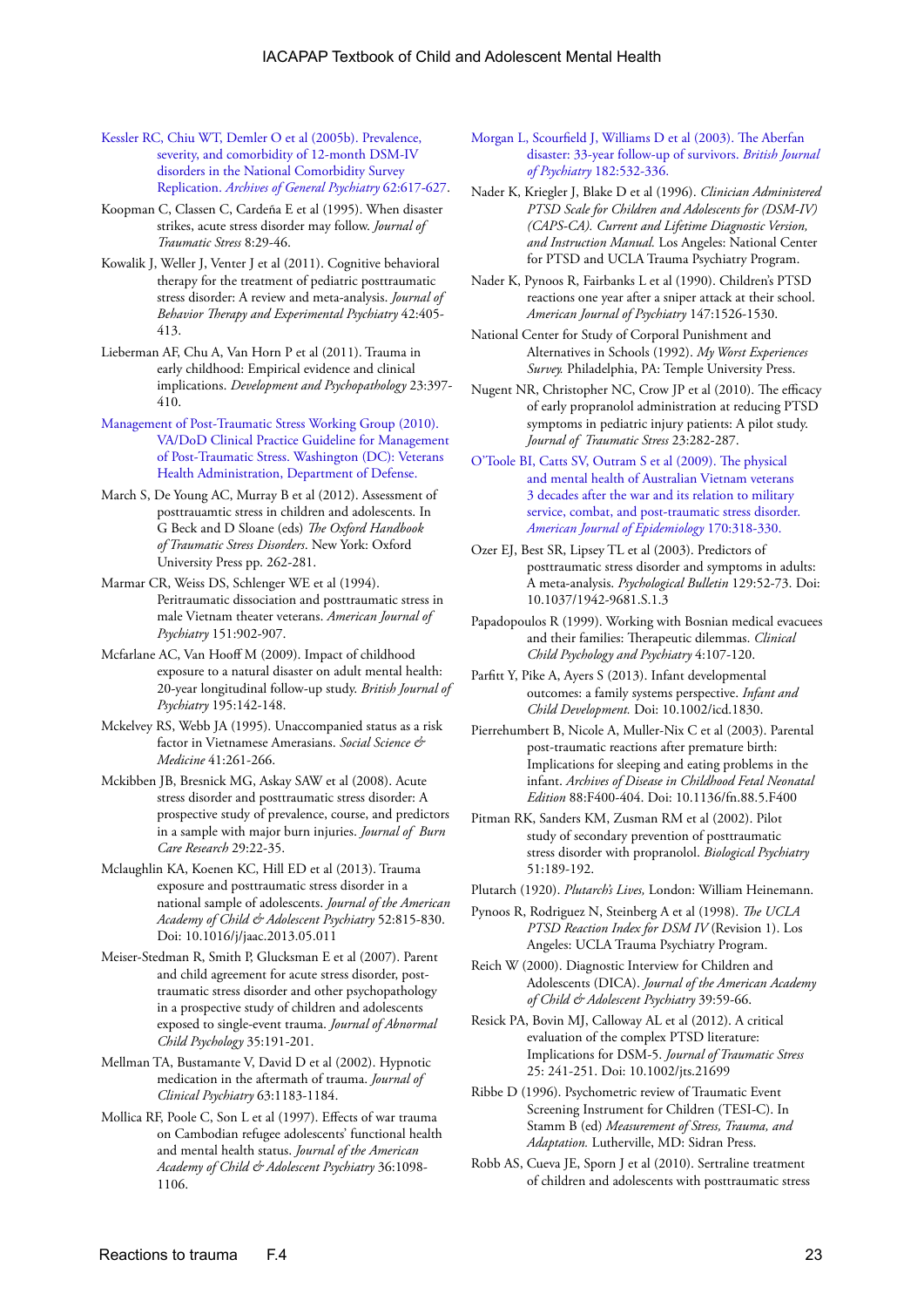disorder: A double-blind, placebo-controlled trial. *Journal of Child and Adolescent Psychopharmacology* 20:463-471.

- Robert R, Tcheung WJ, Rosenberg L et al (2008). Treating thermally injured children suffering symptoms of acute stress with imipramine and fluoxetine: A randomized, double-blind study. *Burns* 34:919-928.
- Robertson E, Grace S, Wallington T et al (2004). Antenatal risk factors for postpartum depression: A synthesis of recent literature. *General Hospital of Psychiatry* 26:289- 295.
- [Rose S, Bisson J, Churchill R et al \(2002\). Psychological](http://onlinelibrary.wiley.com/doi/10.1002/14651858.CD000560/pdf/standard)  [debriefing for preventing post traumatic stress disorder](http://onlinelibrary.wiley.com/doi/10.1002/14651858.CD000560/pdf/standard)  (PTSD). *[Cochrane Database Systematic Reviews](http://onlinelibrary.wiley.com/doi/10.1002/14651858.CD000560/pdf/standard)* (2): [CD000560. Doi: 10.1002/14651858.CD000560](http://onlinelibrary.wiley.com/doi/10.1002/14651858.CD000560/pdf/standard)
- Rothbaum BO, Kearns MC, Price M et al (2012). Early intervention may prevent the development of posttraumatic stress disorder: A randomized pilot civilian study with modified prolonged exposure. *Biological Psychiatry* 72:"957-963." Doi: 10.1016/j. biopsych.2012.06.002.
- Rutter J (2003). *Supporting Refugee Children in 21st Century Britain: A Compendium of Essential Information*. Stoke on Trent, UK: Trentham Books.
- Saigh PA, Yasik AE, Oberfield RA et al (2000). The Children's PTSD Inventory: Development and reliability. *Journal of Traumatic Stress* 13:369-380.
- Saxe G, Chawla N, Stoddard F et al (2003). Child Stress Disorders Checklist: A measure of ASD and PTSD in children. *Journal of the American Academy of Child & Adolescent Psychiatry* 42:972-978.
- Saxe G, Stoddard F, Courtney D et al (2001). Relationship between acute morphine and the course of PTSD in children with burns. *Journal of the American Academy of Child & Adolescent Psychiatry* 40:915-921.
- Schechter DS, Zeanah CH, Jr., Myers MM et al (2004). Psychobiological dysregulation in violence-exposed mothers: Salivary cortisol of mothers with very young children pre- and post-separation stress. *Bulletin of the Menninger Clinic* 68:319-336.
- Scheeringa MS, Haslett N (2010). The reliability and criterion validity of the Diagnostic Infant and Preschool Assessment: A new diagnostic instrument for young children. *Child Psychiatry and Human Development* 41:299-312.
- Scheeringa MS, Peebles CD, Cook CA et al (2001a). Toward establishing procedural, criterion, and discriminant validity for PTSD in early childhood. *Journal of the American Academy of Child & Adolescent Psychiatry* 40:52-60.
- Scheeringa MS, Weems CF, Cohen JA et al (2011b). Traumafocused cognitive-behavioral therapy for posttraumatic stress disorder in three-through six year-old children: A randomized clinical trial. *Journal of Child Psychology and Psychiatry* 52:853-860. Doi: 10.1111/j.1469- 7610.2010.02354.x
- [Scheeringa MS, Wright MJ, Hunt JP et al \(2006\). Factors](http://ajp.psychiatryonline.org/article.aspx?articleID=96515)  [affecting the diagnosis and prediction of PTSD](http://ajp.psychiatryonline.org/article.aspx?articleID=96515)  [symptomatology in children and adolescents.](http://ajp.psychiatryonline.org/article.aspx?articleID=96515)  *[American Journal of Psychiatry](http://ajp.psychiatryonline.org/article.aspx?articleID=96515)* 163:644-651.

Scheeringa MS, Zeanah CH, Cohen JA (2011b). PTSD in children and adolescents: Toward an empirically based algorithma. *Depression and Anxiety* 28:770-782.

Scheeringa MS, Zeanah CH, Myers L et al (2004). Heart period and variability findings in preschool children with posttraumatic stress symptoms. *Biological Psychiatry* 55:685-691. Doi:10.1016/j.biopsych.2004.01.006

Scheeringa MS, Zeanah CH, Myers L et al (2003). New findings on alternative criteria for PTSD in preschool children. *Journal of the American Academy of Child & Adolescent Psychiatry* 42:561-570.

Scheeringa MS, Zeanah CH, Myers L et al (2005). Predictive validity in a prospective follow-up of PTSD in preschool children. *Journal of the American Academy of Child & Adolescent Psychiatry* 44:899-906.

Schneider SJ, Grilli SF, Schneider JR (2013). Evidence-based treatments for traumatized children and adolescents. *Current Psychiatry Reports* 15:332.

[Shemesh E, Newcorn JH, Rockmore L et al \(2005\). Comparison](http://pediatrics.aappublicatins.org/content/115/5/e582.full)  [of parent and child reports of emotional trauma](http://pediatrics.aappublicatins.org/content/115/5/e582.full)  [symptoms in pediatric outpatient settings.](http://pediatrics.aappublicatins.org/content/115/5/e582.full) *Pediatrics* [115:e582-589.](http://pediatrics.aappublicatins.org/content/115/5/e582.full)

- Spiegel D, Koopman C, Cardeña E et al (1996). Dissociative symptoms in the diagnosis of acute stress disorder. In L K Michelson, W J Ray (eds). *Handbook of Dissociation: Theoretical, Empirical, and Clinical Perspectives.* New York, NY: Plenum Press pp. 367- 380.
- Stallard P, Velleman R, Salter E et al (2006). A randomised controlled trial to determine the effectiveness of an early psychological intervention with children involved in road traffic accidents. J*ournal of Child Psychology and Psychiatry* 47:127-134. Doi: 10.1111/j.1469- 7610.2005.01459.x

Steiner H, Saxena KS, Carrion V et al (2007). Divalproex sodium for the treatment of PTSD and conduct disordered youth: A pilot randomized controlled clinical trial. *Child Psychiatry and Human Development* 38:183-193.

- Stoddard FJ Jr, Luthra R, Sorrentino EA et al (2011). A randomized controlled trial of sertraline to prevent posttraumatic stress disorder in burned children. *Journal of Child and Adolescent Psychopharmacology*  21:469-477. Doi:10.1089/cap.2010.0133.
- Stoddard FJ, Jr., Sorrentino EA, Ceranoglu TA et al (2009). Preliminary evidence for the effects of morphine on posttraumatic stress disorder symptoms in one- to four-year-olds with burns. *Journal of Burn Care & Research* 30:836-843.
- Stoddard FJ, Simon NM, Pitman RK (in press). Trauma- and stressor-related disorders. In: Hales RE, Yudofsky S, Roberts L (eds) *American Psychiatric Publishing Textbook of Psychiatry, Sixth Edition.* Arlington, VA : American Psychiatric Publishing.

[Terr LC \(1991\). Childhood traumas: An outline and overview.](http://homepage.psy.utexas.edu/HomePage/Class/Psy394U/Bower/03%20Emot,%20Trauma,Mem/Terr-Childhood%20Traumas.pdf)  *[American Journal of Psychiatry](http://homepage.psy.utexas.edu/HomePage/Class/Psy394U/Bower/03%20Emot,%20Trauma,Mem/Terr-Childhood%20Traumas.pdf)* 148:10-20.

Trickey D, Siddaway AP, Meiser-Stedman R et al (2012). A meta-analysis of risk factors for post-traumatic stress disorder in children and adolescents. *Clinical Psychology Review* 32:122-138.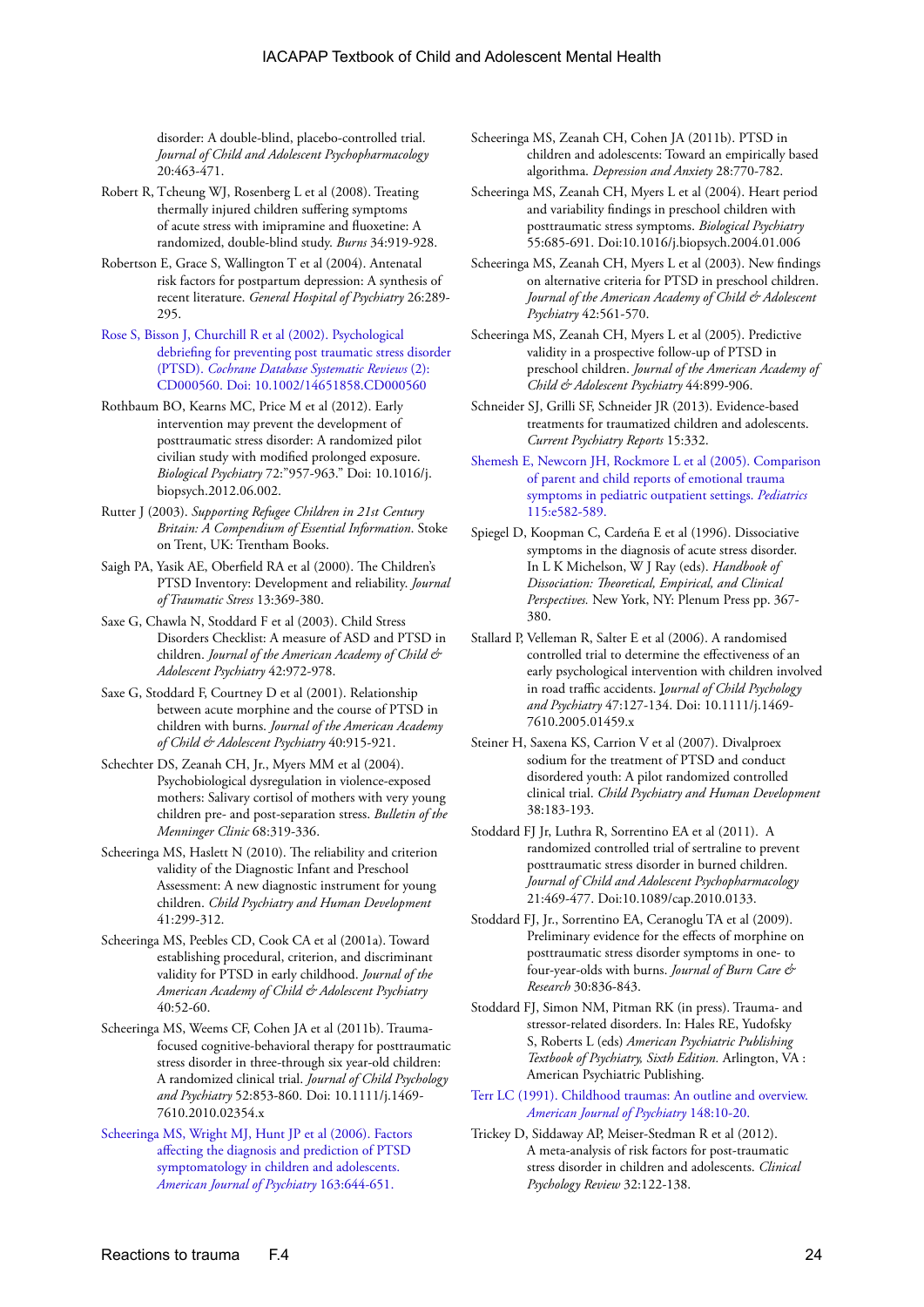- Tucker P, Trautman RP, Wyatt DB et al (2007). Efficacy and safety of topiramate monotherapy in civilian posttraumatic stress disorder: A randomized, doubleblind, placebo-controlled study. *Journal of Clinical Psychiatry* 68:201-206.
- Vaiva G, Ducrocq F, Jezequel K et al (2003). Immediate treatment with propranolol decreases posttraumatic stress disorder two months after trauma. *Biological Psychiatry* 54:947-949.
- van Emmerik AA, Kamphuis JH, Hulsbosch AM et al (2002). Single session debriefing after psychological trauma: A meta-analysis. *Lancet* 360:766-771. Doi: 10.1016/ S0140-6736(02)09897-5
- van Son M, Verkerk G, van der Hart O et al (2005). Prenatal depression, mode of delivery and perinatal dissociation as predictors of postpartum posttraumatic stress: An empirical study. *Clinical Psychology & Psychotherapy* 12:297-312.
- Wang CW, Chan CL, Ho RT (2013). Prevalence and trajectory of psychopathology among child and adolescent survivors of disasters: A systematic review of epidemiological studies across 1987-2011. *Social Psychiatry and Psychiatric Epidemiology* 48:1697-1720. Doi: 10.1007/s00127-013-0731-x
- Wolfe VV, Gentile C, Michienzi T et al (1991). The Children's Impact of Traumatic Events Scale: A measure of postsexual abuse PTSD symptoms. *Behavioral Assessment* 13:359-383.
- World Health Organization. (1992). *The ICD-10 Classification of Mental and Behavioural Disorders: Clinical Descriptions and Diagnostic Guidelines*. Geneva: World Health Organization.
- Yasan A, Guzel A, Tamam Y et al (2009). Predictive factors for acute stress disorder and posttraumatic stress disorder after motor vehicle accidents. *Psychopathology* 42:236- 241.
- Yule W, Bolton D, Udwin O et al (2000). The long-term psychological effects of a disaster experienced in adolescence: I: The incidence and course of PTSD. *Journal of Child Psychology and Psychiatry* 41:503-511. Doi: 10.1111/1469-710.00635
- [Zehnder D, Meuli M, Landolt MA \(2010\). Effectiveness of a](http://www.biomedcentral.com/content/pdf/1753-2000-4-7.pdf)  [single-session early psychological intervention for](http://www.biomedcentral.com/content/pdf/1753-2000-4-7.pdf)  [children after road traffic accidents: A randomised](http://www.biomedcentral.com/content/pdf/1753-2000-4-7.pdf)  controlled trial. *[Child and Adolescent Psychiatry and](http://www.biomedcentral.com/content/pdf/1753-2000-4-7.pdf)  [Mental Health](http://www.biomedcentral.com/content/pdf/1753-2000-4-7.pdf)* 4:7.



Muzaffarabad, Pakistan (Nov. 1, 2005) – U.S. Army 1st Lt. Tory Marcon, assigned to the 212th MASH unit, helps a Pakistani child drink a powered milkshake from a Meals Ready-to-Eat (MRE) in Muzaffarabad, Pakistan. The child has tetanus and the milkshake is the only food he can manage to swallow because of muscle spasms. The United States was participating in a multi-national assistance and support effort led by the Pakistani Government to bring aid to the victims of the devastating earthquake that struck the region on October 8th, 2005. U.S. Navy photo by Photographer's Mate 2nd Class Eric S. Powell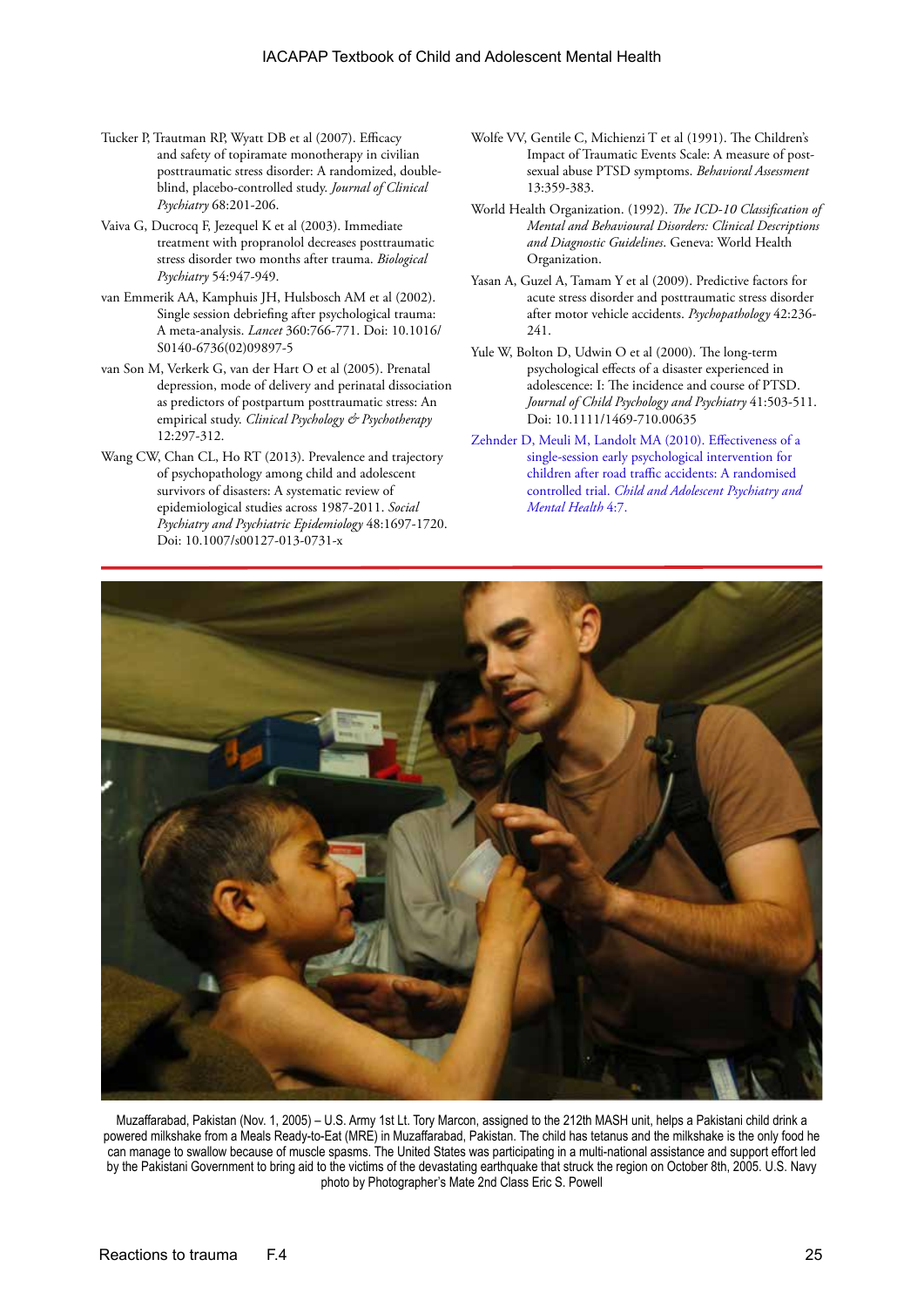# **Appendix F.4.1**

## **PERITRAUMATIC DISTRESS INVENTORY-CHILD\***

Please complete the sentences below by checking  $(\checkmark)$  the boxes corresponding best to what you felt during and immediately after the event that took you to the hospital. If the sentence doesn't apply to how you felt, check the box "not true at all."

|                                                                                                                    | <b>Not true</b><br>at all | <b>Slightly</b><br>true | <b>Somewhat</b><br>true | <b>Very</b><br>true | <b>Extremely</b><br>true |
|--------------------------------------------------------------------------------------------------------------------|---------------------------|-------------------------|-------------------------|---------------------|--------------------------|
| 1. I felt helpless, overwhelmed                                                                                    | $\mathbf{0}$              | $\mathbf{1}$            | $\overline{2}$          | 3                   | $\overline{4}$           |
| 2. I felt sadness and grief                                                                                        | $\overline{0}$            | $\overline{1}$          | $\overline{2}$          | 3                   | $\overline{4}$           |
| 3. I felt frustrated or angry I could not do<br>more                                                               | $\bf{0}$                  | 1                       | $\overline{2}$          | 3                   | $\overline{4}$           |
| 4. I felt afraid for my safety                                                                                     | $\bf{0}$                  | 1                       | $\overline{2}$          | 3                   | $\overline{4}$           |
| 5. I felt guilty                                                                                                   | $\bf{0}$                  | $\blacksquare$          | $\overline{2}$          | 3                   | $\overline{4}$           |
| 6. I felt guilty of my emotions, of the way<br>I felt                                                              | $\bf{0}$                  | $\overline{1}$          | $\overline{2}$          | 3                   | $\overline{\mathbf{4}}$  |
| 7. I worried for the safety of others<br>(my parents, brother(s), sister(s),<br>friends)                           | $\bf{0}$                  | 1                       | $\overline{2}$          | 3                   | $\overline{4}$           |
| 8. I had the feeling I was about to lose<br>control of my emotions, of no longer<br>controlling what I was feeling | $\overline{0}$            | $\overline{1}$          | $\overline{2}$          | 3                   | $\overline{\mathbf{4}}$  |
| 9. I felt like I needed to urinate (pee), to<br>defecate (poop)                                                    | $\overline{0}$            | 1                       | $\overline{2}$          | 3                   | $\overline{4}$           |
| 10. I was horrified, frightened                                                                                    | $\overline{0}$            | 1                       | $\overline{2}$          | 3                   | $\overline{4}$           |
| 11. I sweated, shook and my heart<br>pounded or raced                                                              | $\bf{0}$                  | 1                       | $\overline{2}$          | $\sqrt{3}$          | $\overline{4}$           |
| 12. I felt I might pass out                                                                                        | $\bf{0}$                  | 1                       | $\overline{2}$          | 3                   | $\overline{\mathbf{4}}$  |
| 13. I thought I might die                                                                                          | $\bf{0}$                  | ш                       | $\overline{2}$          | 3                   | $\overline{4}$           |

\*Slightly modified; with permission from Dr Alain Brunet <http://www.info-trauma.org/flash/media-e/triageToolkit.pdf>

The total score is calculated by adding up ratings for all the items. Higher scores indicate increased risk for PTSD. In adults, a score <7 indicates no need for monitoring; a score >28 indicates immediate care and follow-up is needed; a score between 7 and 28 warrants follow up after a few weeks (Guardia et al, 2013). Bui et al (2011) provides further psychometric data.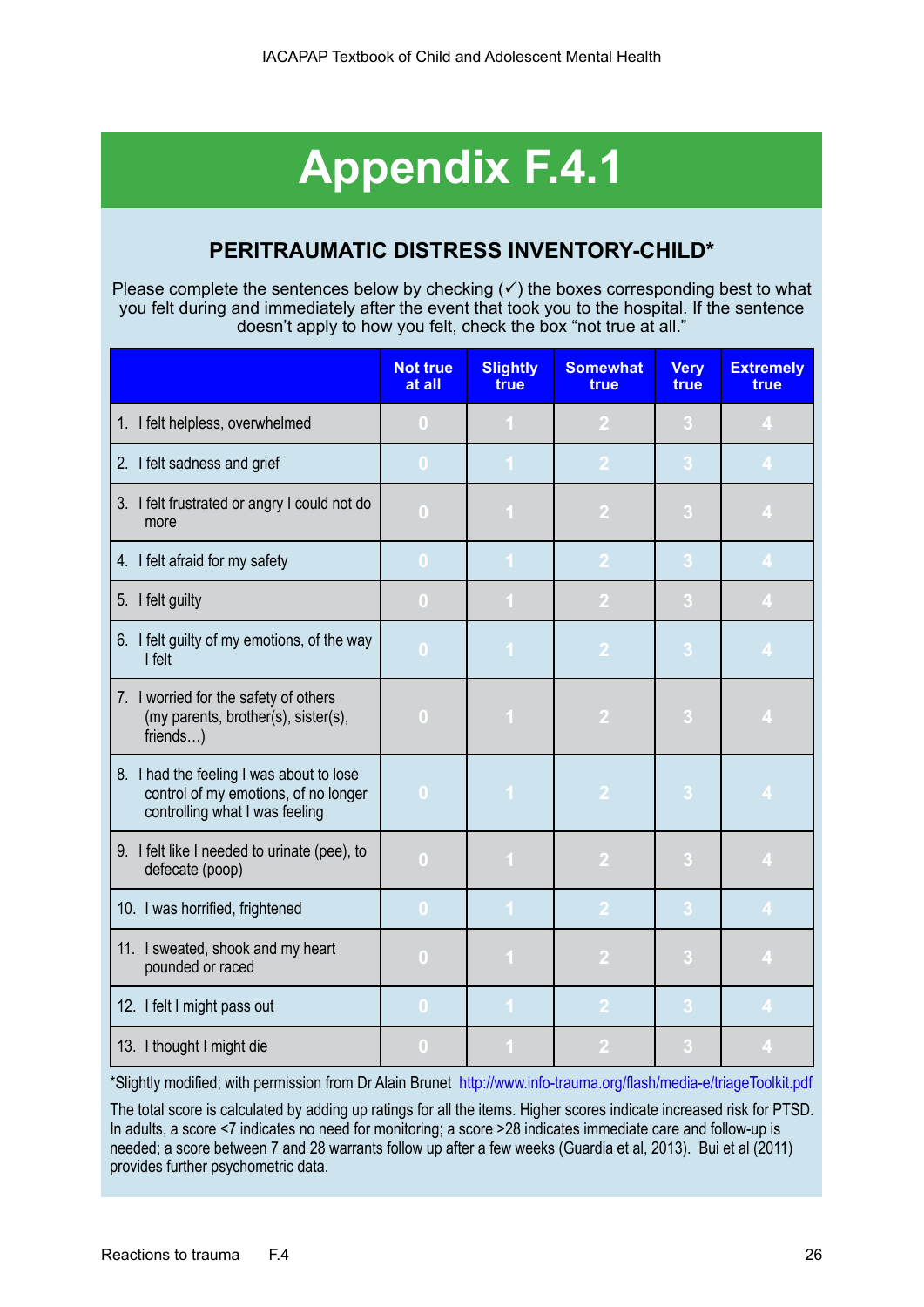# **Appendix F.4.2**

## **PERITRAUMATIC DISSOCIATIVE EXPERIENCES QUESTIONNAIRE-**

## **CHILD\***

Thank you for answering the following questions by checking  $(\checkmark)$  the answer that best describes what happened to you and how you felt *during* \_\_\_\_\_\_\_\_\_\_\_\_\_\_\_\_\_\_\_\_\_\_\_\_ *and*  just after it. If a question doesn't apply to what happened to you, please check "Not true at all".

1. At times, I lost track of what was going on around me. I felt disconnected, "blanked out, "spaced out" and didn't feel part of what was going on

| Not true at all                                    | Slightly true | Somewhat true                                                                                                                                                              | Very true | <b>Extremely true</b> |
|----------------------------------------------------|---------------|----------------------------------------------------------------------------------------------------------------------------------------------------------------------------|-----------|-----------------------|
|                                                    |               | 2. I felt as if on autopilot and I ended up doing things that I hadn't actively decided to do.                                                                             |           |                       |
|                                                    |               |                                                                                                                                                                            |           |                       |
| Not true at all                                    | Slightly true | Somewhat true                                                                                                                                                              | Very true | <b>Extremely true</b> |
|                                                    |               | 3. My sense of time was changed, as if things seemed to be happening in slow motion.                                                                                       |           |                       |
|                                                    |               |                                                                                                                                                                            |           |                       |
| Not true at all                                    | Slightly true | Somewhat true                                                                                                                                                              | Very true | <b>Extremely true</b> |
| if I was in a movie.                               |               | 4. What happened seemed unreal, as though I was in a dream or as if I was watching a movie, or as                                                                          |           |                       |
|                                                    |               |                                                                                                                                                                            |           |                       |
| Not true at all                                    | Slightly true | Somewhat true                                                                                                                                                              | Very true | <b>Extremely true</b> |
| as if I were observing from outside.               |               | 5. I felt as though I was a spectator, as though I was watching from above what was happening to me,                                                                       |           |                       |
|                                                    |               |                                                                                                                                                                            |           |                       |
| Not true at all                                    | Slightly true | Somewhat true                                                                                                                                                              | Very true | <b>Extremely true</b> |
|                                                    |               | 6. There have been times in which the way I perceived my body was distorted or altered. I felt<br>disconnected from my own body or it seemed bigger or smaller than usual. |           |                       |
|                                                    |               |                                                                                                                                                                            |           |                       |
| Not true at all                                    | Slightly true | Somewhat true                                                                                                                                                              | Very true | <b>Extremely true</b> |
| I wasn't really in danger.                         |               | 7. I felt that things happening to others also happened to me like, for example, feeling in danger while                                                                   |           |                       |
|                                                    |               |                                                                                                                                                                            |           |                       |
| Not true at all                                    | Slightly true | Somewhat true                                                                                                                                                              | Very true | <b>Extremely true</b> |
| especially things I ordinarily would have noticed. |               | 8. I was surprised to find afterwards that a lot of things happened at the time that I was not aware of,                                                                   |           |                       |
|                                                    |               |                                                                                                                                                                            |           |                       |
| Not true at all                                    | Slightly true | Somewhat true                                                                                                                                                              | Very true | <b>Extremely true</b> |
|                                                    |               | 10. I was disoriented, that is, at times I was not certain about where I was or what time it was.                                                                          |           |                       |
|                                                    |               |                                                                                                                                                                            |           |                       |
| Not true at all                                    | Slightly true | Somewhat true                                                                                                                                                              | Very true | <b>Extremely true</b> |
|                                                    |               | *Slightly modified; with permission from Dr Alain Brunet http://www.info-trauma.org/flash/media-e/triageToolkit.pdf                                                        |           |                       |

The total score is calculated by summing all the items. Elevated scores indicate increased risk for PTSD. Bui et al (2011) provides further psychometric data.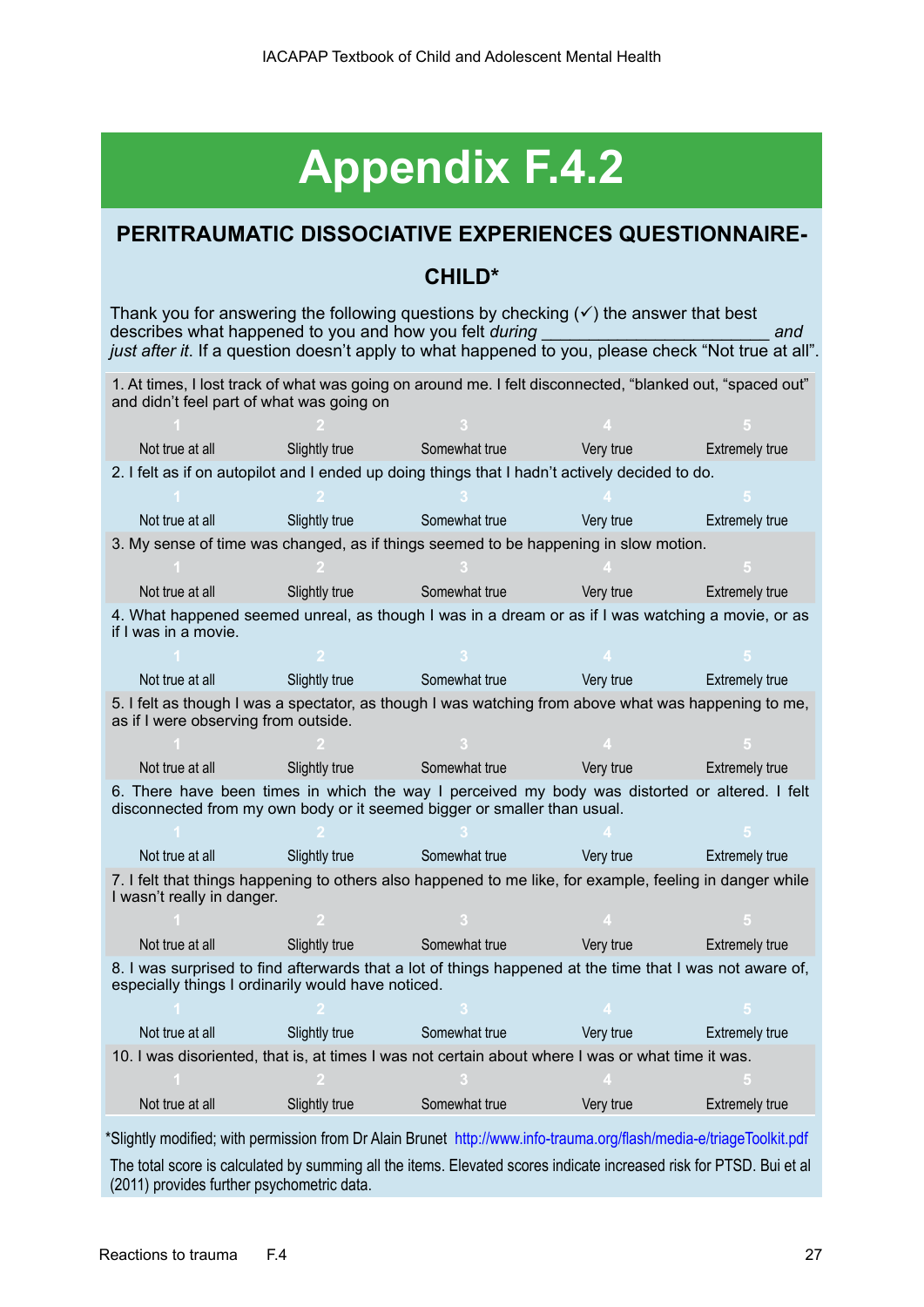# **Appendix F.4.3**

## **SELF-DIRECTED LEARNING EXERCISES AND SELF-ASSESSMENT**

- Interview a child or adolescent who has been exposed to a psychologically traumatic event.
- Write a letter to the family doctor or referring agent summarizing the above case (formulation), including a provisional diagnosis and a management plan (as per Chapter A.10).
- What are the differences in diagnostic criteria between PTSD and ASD? (for answer, see Table F.4.1)
- Write a short essay about the factors that increase the likelihood of PTSD in refugee children (for answer, see page 12).
- List the 5 groups of symptoms that can be found in individuals who have experienced a traumatic event (for answer, see Table F.4.1)
- List some of the components of trauma-focused cognitive behavioral therapy (for answer, see Box in page 20).

### *MCQ F.4.1 What is the first line treatment for posttraumatic stress disorder listed below administered immediately in children?*

- 1. Critical incident debriefing
- 2. Tricyclic antidepressants
- 3. Selective serotonin reuptake inhibitors
- 4. Beta blockers
- 5. Trauma-focused cognitive behavioral therapy

## *MCQ F.4.2 Which one of the answers below is true regarding posttraumatic stress disorder in children under 6 years of age?*

- 1. It occurs only after 6 or more months following the trauma
- 2. It usually involves feeling that the future will be cut short
- 3. Re-experiencing (e.g. repetitive play) may not be distressing to the child
- 4. It rarely involves nightmares of the trauma
- 5. It often involves self-destructive behaviors

## *MCQ F.4.3 Which one of the treatments after the traumatic event has been found to reduce the development of PTSD?*

- 1. Critical incident debriefing,
- 2. Benzodiazepines
- 3. Psychological first aid
- 4. Sodium valproate
- 5. Exposure-based intervention started in the emergency department.

### *MCQ F.4.4 Critical incident debriefing for victims of a traumatic event should:*

- 1. Not be provided systematically
- 2. Be provided but only in case of very severe traumatic events
- 3. Be provided but only by trained personnel
- 4. Be provided but only for people exposed to repeated traumatic events
- 5. Be provided in all cases.